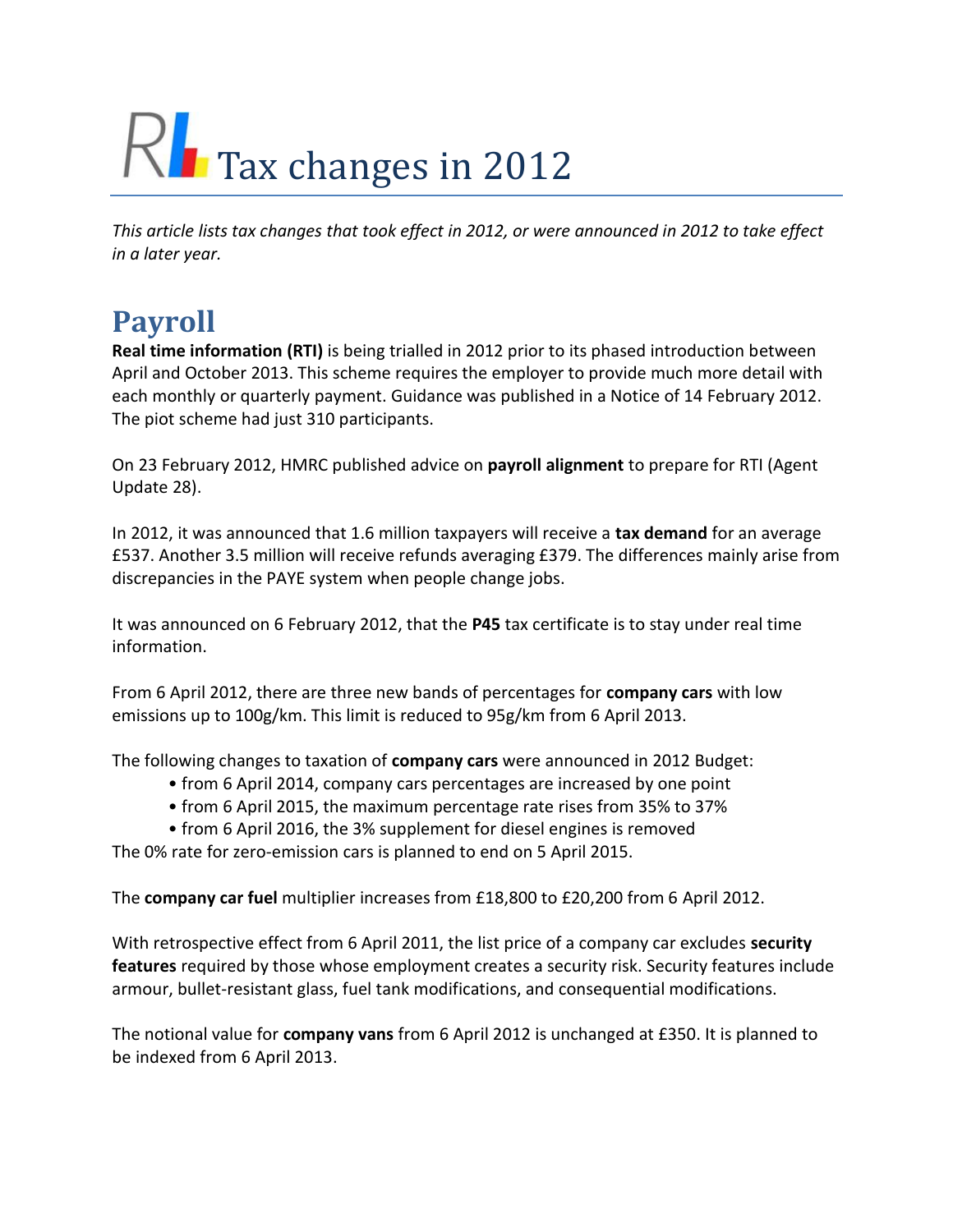It was discovered in January 2012 that Ed Lester, chief executive of the Student Loan Company, was being paid through a private company he owned and was not on a PAYE payroll. Other public officials were found to have similar arrangements. The controversy that followed led HMRC to publish proposals that all **controlling persons** must be paid through the payroll.

HMRC now accepts that **smartphones** come within the tax exemption for mobile phones provided to employees, with retrospective effect to 2007/08 (HMRC Brief 02/2012).

**Household expenses rate** allowance increases from £3 a week to £4 from 6 April 2012.

In at least two cases, an appeal against a **late penalty** was partly allowed because HMRC delayed notifying the taxpayer until a large penalty had built up. It should be noted that this decision was by Geraint Jones QC. Other judges have taken a different view *(Hilton Syndicate Shoot TC 1725 [2012]; Stump TC 1726 [2012]).*

From 31 May 2012, **P35 reminder letters** will be sent in the fortnight before the P35 annual return is due and before a £100 penalty has therefore been incurred. This avoids criticism that the previous system did not notify employers until September 2012 when the penalty had reached £500.

Tax relief is abolished for **luncheon vouchers** with effect from 6 April 2013. This applies for both income tax and national insurance. The relief was introduced in 1946 at 2s 3d (about 11p) a day, and was increased to three shillings (15p) in 1948 at which rate it has since remained.

HMRC confirmed that **student loan repayments** may only be deducted from pay that is subject to class 1 national insurance. Repayment cannot, for example, be deducted from payments of pension (HMRC Notice 11 January 2012).

From April 2012, HMRC may require **security** for PAYE from employers otherwise considered likely to default.

An employed accountant decided to attend an **overseas course**. The employer paid her salary while she was there, but did not pay her expenses. The employer said that attendance was a logical extension of her work but that they had not required her to attend. Thus the expenses were held not to have been "necessarily" incurred by her. Accordingly, she could not claim it as a deduction from her taxable earnings (*Ling. TC 1629 [2011]).*

The Court of Appeal upheld decisions of the tribunals regarding payment for **lost pension rights.** When a company was taken over, the new owner agreed to pay each affected employee £5,000 in respect of lost pension rights. This has, again, been held to be taxable income and not tax-free compensation *(Kuehne & Nagel Drinks Logistics Ltd v HMRC. EWCA Civ 34 [2012]).*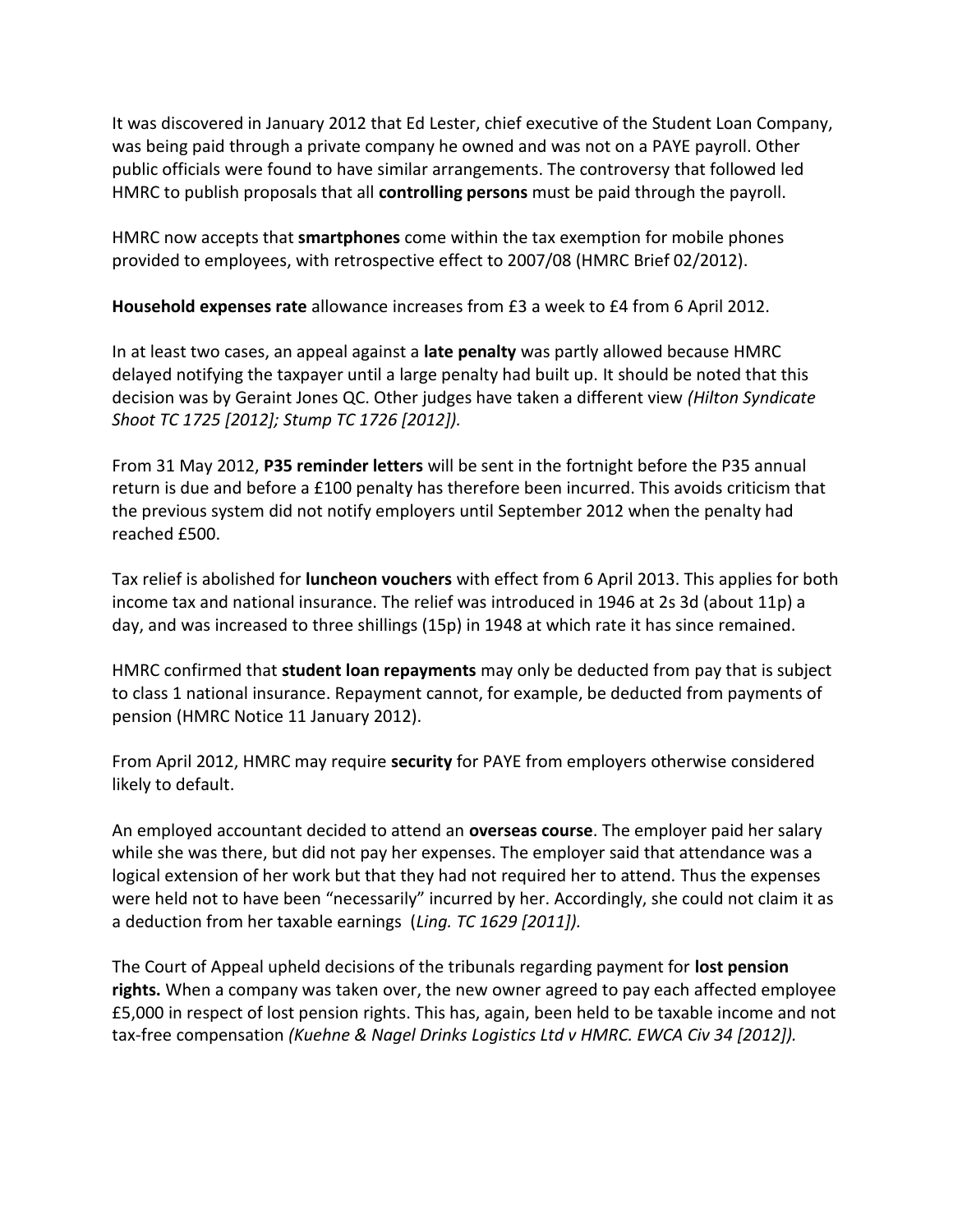An employer was made liable for an **underpayment of PAYE** that arose because of improper use of the system. HMRC made the employee liable, but he successfully appealed that the employer was liable *(Blanche. TC 1697 [2012]).*

From 6 April 2013, **ordinary residence** is abolished, though overseas workday relief is retained. In the meantime SP 1/09 is put on a statutory footing. This deals with employees who are resident but not ordinarily resident in the UK and have a single contract of employment.

From 6 April 2012, the maximum amount of income tax underpayment that may be collected by adjusting a PAYE code is increased from £2,000 to £3,000.

From 6 April 2012, any **share-based payment** made to an employee after the employment has ended (and the P45 issued) must use the tax code 0T and not BR. (A similar change was made from 6 April 2011 for other forms of post-employment payments.)

HMRC accepts the judge's decision in *Agar Ltd [2011]* that it has no power to impose a penalty for late payment of PAYE for **month 12.** This is because the legislation refers to late payments in the same tax year, and month 12 is due in the next tax year. Employers who have paid a penalty may claim a refund. The law is to be changed to correct this anomaly.

On finely-balanced facts, a **share fisherman** was held to be an employee *(Barney v HMRC. TC 1695 [2012]).*

The government announced on 23 February 2012 that it has abandoned plans to introduce charges for early repayment of **student loans.**

Where an employer goes into liquidation having made **student loan deductions,** the employee may be asked to provide evidence that the deductions were made. Employers that go into liquidation often do not complete their PAYE returns. HMRC will accept a P60 or payslips as evidence *(HMRC Notice 8 March 2012).*

Entitlement to **statutory sick pay** is based on the amount of wages should should have been paid and not on the amount actually paid *(Penelope Ann Spence. TC 1908 [2012]).*

A **salary sacrifice** scheme failed when, on the facts, there was no evidence of the employees agreeing to sacrificing salary for benefit, and there was no benefit to them for doing so *(Reed Employment plc. TC 1727 [2012]).*

HMRC has introduced a **National Insurance Verification Request (NVR)** to assist employers in ensuring they have the correct national insurance number for each employee.

Consideration is being given to changes the rules for tax-advantaged **employee share schemes.**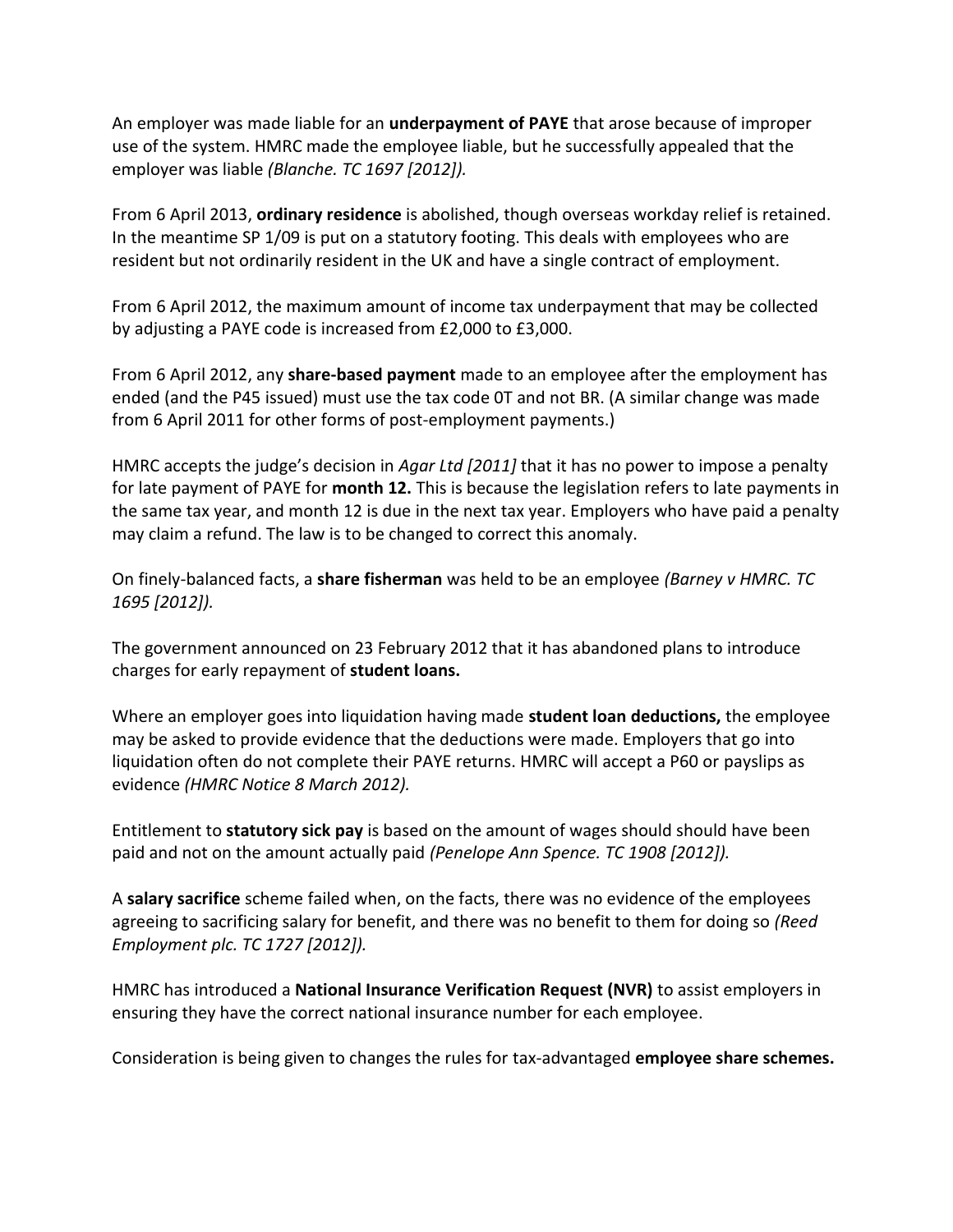A **shadow director** can be made personally liable for underpaid PAYE and national insurance. Such a case was heard in *Mr Michael Rangos. TC 1893 [2012].*

On 11 April 2012, HMRC stablished a **bereavement centre** to deal with the PAYE and selfassessment affairs of a taxpayer who has died. The telephone number is 0845 300 0627. The caller should select option 2 and then option 4.

**Sex offenders** may acquire the right to have their name removed from the register 15 years after being released from custody, following a Supreme Court ruling. There are currently 37,255 people on the register.

#### **Income tax**

From 6 April 2013, the **additional rate** of income tax reduces from 50% to 45%. The dividend additional rate reduces from 42.5% to 37.5%. There are no other changes to rates. Press reports subsequently reported that the Chancellor was content to keep the 45% rate.

The **personal allowance** increases from £7,475 to £8,105 from 6 April 2012. It is planned to increase to £9,205 from 6 April 2013. Other allowances are increased.

The threshold for **higher rate** tax reduced from £35,000 to £34,370 from 6 April 2012. It is planned to reduce further to £32,245 from 6 April 2013. The Institute of Fiscal Studies says that 1 million more people will pay higher rate by 2014 because of the combined effects of a lower threshold and fiscal drag.

From 6 April 2013, the **age allowance** starts to be phased out by freezing its value at current rates. The allowances for over-65s and over-75s will become limited to those born before 6 April 1948 and 6 April 1938 respectively.

From 6 April 2013, a cap is introduced on **unlimited tax reliefs.** The cap is the higher of £50,000 and 25% of income. This applies mainly to loss relief and charitable donations.

From 6 April 2013, there is a limit on **life assurance premiums** of £3,600 a year. Transitional anti-forestalling provisions are introduced with effect from 6 April 2012. The effect of the relief is that payments deriving from excess premiums will become taxable.

Rules for **venture capital trusts** and **enterprise investment scheme** are amended from 1/6 April 2012 to:

- relax the rules for defining when an investor is connected to a company
- widen the definition of shares that qualify for relief
- remove the £500 minimum investment
- remove the £1 million limit on investment by one company (VCT only).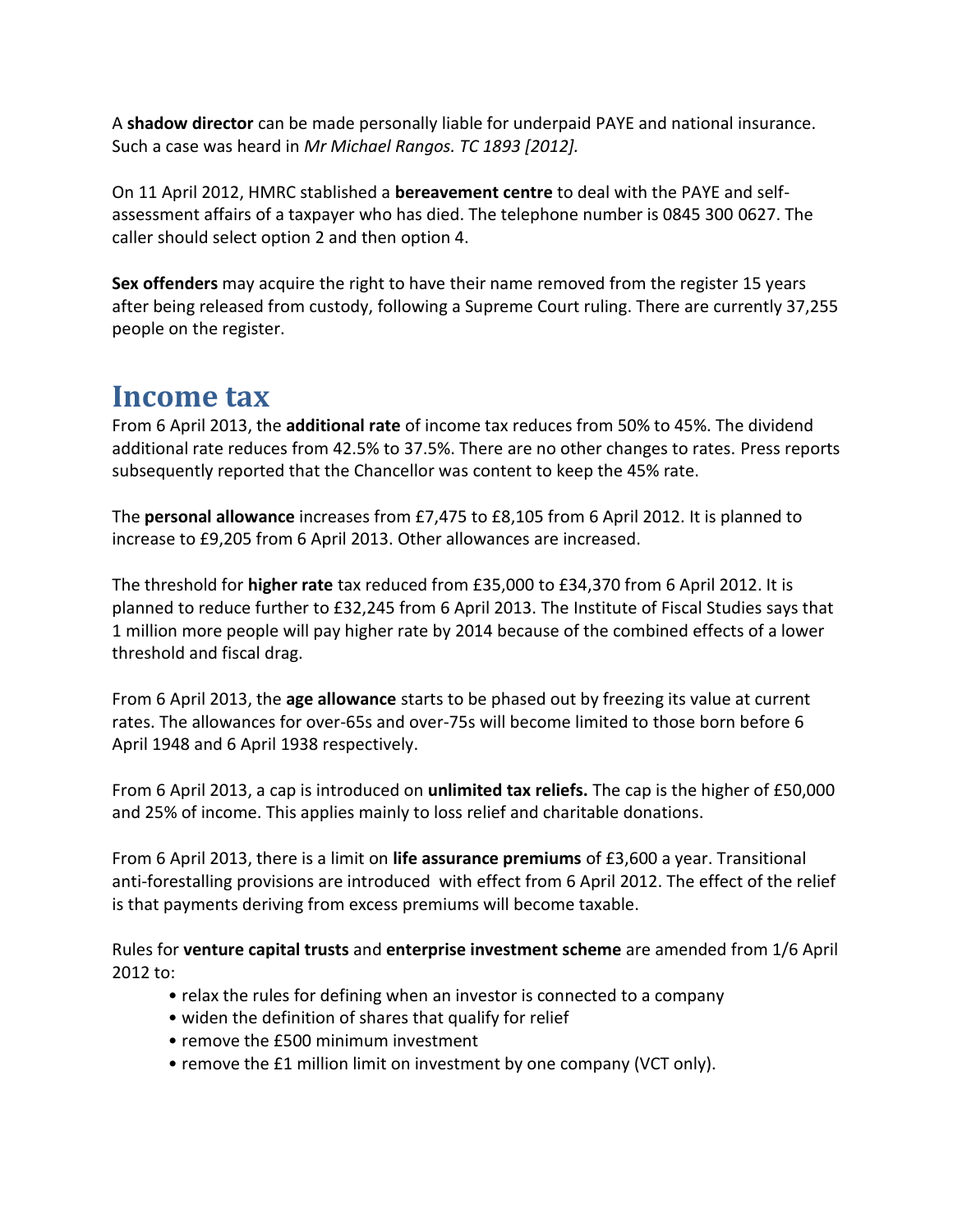Limits for tax-advantaged investment in **venture capital trusts** and **enterprise investment scheme** are increased for shares issued from 6 April 2012 to these limits:

• the company size threshold before investment is increased from £7 million to £15 million

- the maximum investment by one individual is doubled to £1 million
- the employee limit is raised to 250 employees.

The limit for granting tax-advantaged share options under **enterprise management initiative** is increased from £120,000 to £250,000.

A new **child benefit high income charge** is introduced from 7 January 2013 to claw back child benefit paid to those with earnings above £50,000 as income tax.

There will be a consultation on simplifying tax reporting for **very small businesses** with turnover up to the VAT threshold (currently £77,000). The proposals would:

- allow cash accounting to be used
- have a simplified expense system for business use of private cars
- allow an allowance for use of the home
- introduce a disincorporation relief.

Any proposals would take effect in 2013.

The **seed enterprise investment scheme (SEIS)** is introduced for investments from 6 April 2012. It provides tax relief of 50% investment in business with assets up to £200,000 and no more than 25 employees, and subject to many other conditions.

The **trusts and estates** tax return form SA 900 has been redesigned.

The special tax provisions for **furnished holiday lettings** are tightened up from 6 April 2012. The number of days for which the property is available for letting increases from 140 to 210; the number of days for which it is actually let increases from 70 days to 105 (subject to an exception). From 6 April 2011, these rules are extended to cover properties outside the UK but within the European Economic Area.

**Life assurance premium relief** is abolished from 6 April 2015. This limited relief is given under Income and Corporation Taxes Act 1988 s266, s275 and Sch 14. It provides 12.5% tax relief on premiums for policies taken out before 13 March 1984. A similar provision removes tax relief when an employer pays the premium.

From 6 April 2013, tax relief is withdrawn when someone is **required to insure family members**  under an Act of Parliament. The relief (maximum £20 a year) is given in Income Tax Act 2007 s459. More generous relief can be obtained under pension provisions.

A **partnership** was excused a late filing penalty when it discovered that it had to purchase commercial software to do so, and so filed a paper return instead. The tribunal said that HMRC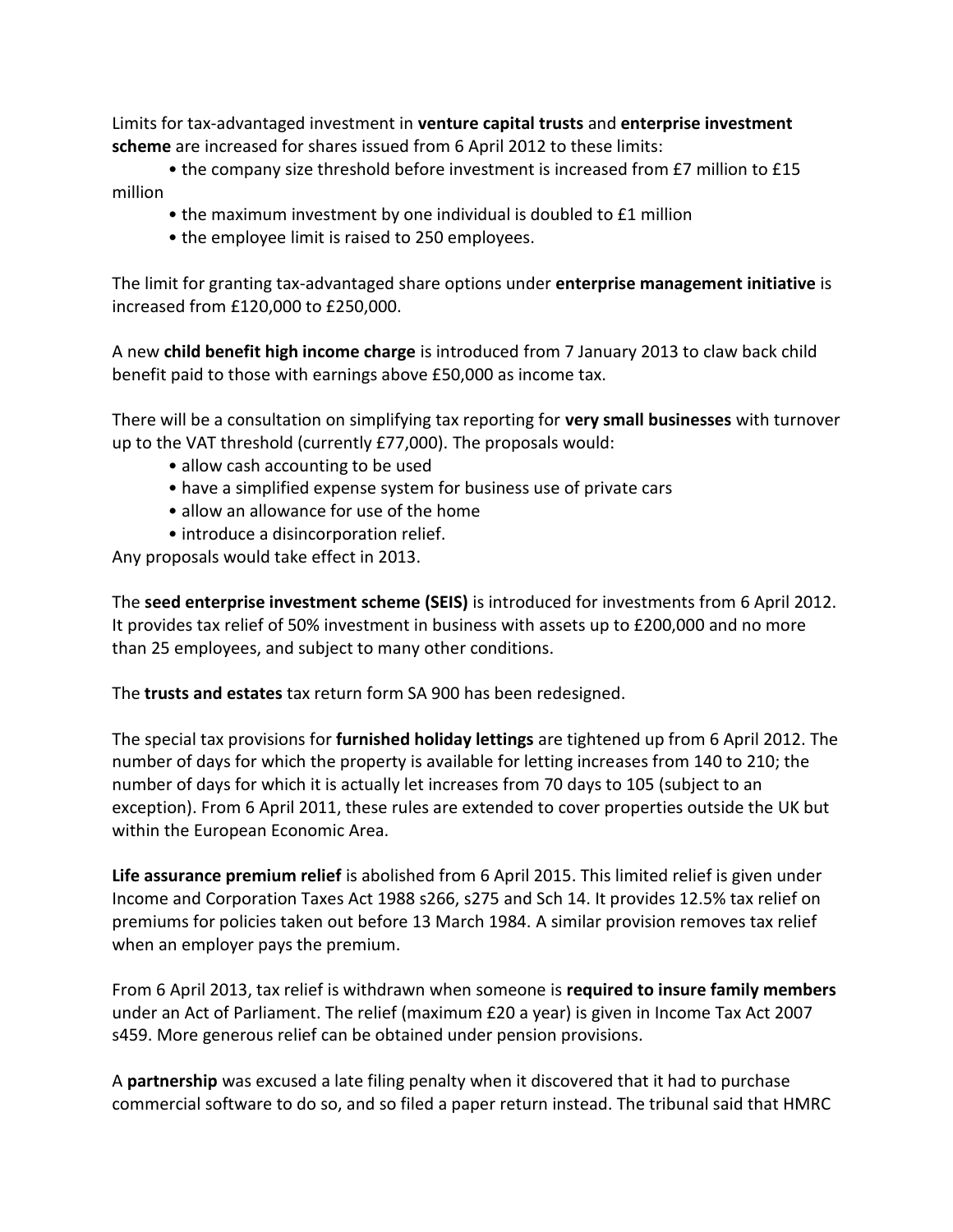should have provided the software *(St George's Bricklayers TC 1636 [2012])*. This was a decision by judge Geraint Jones QC. Other judges have made opposite decisions on identical facts.

A taxpayer was not able to claim a tax deduction for **legal expenses** in fighting criminal charges for polluting a river in how drums of toxic material were dumped by his haulage business. He was found guilty. While acknowledging that there was some business interest in defending himself on the charge, the legal fees were primarily a personal expense and so not taxdeductible *(Raynor. TC 1649 [2011]).*

On the facts of the case, a **wife** was held not to be in partnership with her husband. Such could not be inferred just because they were married (in a trial reconciliation after separation), she had provided some funding for his business, it was described as a "family business", and some of the husband's customers had paid money into the wife's bank account. The tribunal held that these arrangements were what would be expected between a husband and wife, and were insufficient to establish a partnership *(Pauline Valentine. TC 1644 [2011]).*

Guidance was issued on the tax treatment for **PPI compensation payments.** These are made to individuals who were wrongly sold payment protection insurance. The compensation element itself is tax-free. In general, any interest added is taxable though many institutions may have deducted tax at source, so the amount received must be grossed up.

From 6 April 2012, income tax at source must be deducted from interest paid on **qualifying time deposits.**

A person has a **material interest** in a company if he or she is entitled to at least 5% of its assets in a winding-up. The consequence is that the person may claim tax relief for interest on a loan to the company. A case held that this applied to an indirect loan made to one company which lends it to another *(Antoni Nowoslieski. TC 1907 [2012]).*

Changes are made to the **renewable heat incentive** (RHI) scheme from 1/6 April 2012. The changes are to restrict capital allowances to the lower rate for plant and machinery, and to deny capital allowances completely where a tariff payment is received from the Department of Energy and Climate Change.

**SA Donate** scheme closed on 5 April 2012. This scheme was introduced in 2005 to allow selfassessment taxpayers to nominate a charity to receive any tax refund. Little use was made of the scheme.

From the day after Royal Assent to Finance Act 2012, tax relief will be available for **gifts of preeminent objects** which are donated to museums, galleries or other bodies to which the public has access. The relief is 30% of the value for gifts from individuals, and 20% for companies. This supplements the existing inheritance tax Acceptance in Lieu relief. The budget for both reliefs is increased from £20 million a year to £30 million.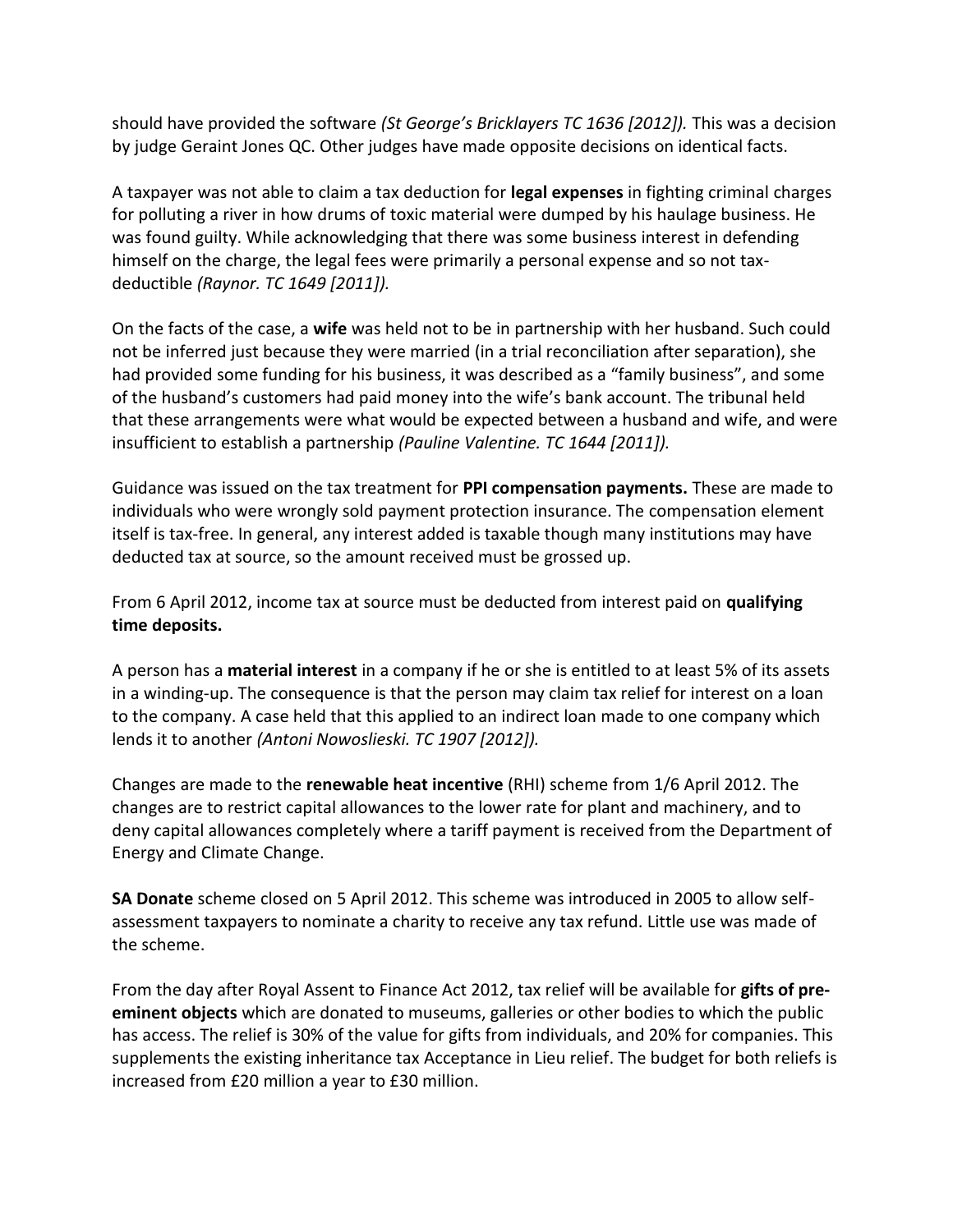Non-resident athletes taking part in the **Commonwealth Games 2014** will be exempt from UK income tax. Similar arrangements have already been implemented for 2012 Olympic Games.

Model declarations and other guidance on **Gift Aid** were published on 24 February 2012. This corrects an error in previous guidance that said records should be kept for four years. Records must be kept for six years.

Further guidance on 14 March 2012, clarifies that charities accepting **telephone donations**  must make it clear that they may only use Gift Aid if donors have paid sufficient income tax to cover all their charitable donations. This may be done by the operator reading from a script.

From 6 April 2012, **charities** may claim tax back under Gift Aid other than against a tax return (which had been the practice before). This has retrospective effect to 6 April 2010.

On 2 March 2012, HMRC published Guidance Note 2 on income reporting from **banks.** Topics covered include data encryption, deeply discounted securities, and unclaimed assets.

The tax-free limits for **individual savings accounts** (ISAs) was increased from £10,680 a year to £11,280 from 6 April 2012 (SI 2012 No 705).

Income tax reliefs currently available to those receiving disability living allowance will be extended to **personal independence payments** which replaces the allowance from 2013.

There will be a consultation on amending **lease premium relief** under the provisions which can require a long lease to be deemed as a short lease.

From 12 March 2012, the market known as **NASDAQ QMX Vilnius** is a recognised stock exchange under Income Tax Act 2007 s1005.

From 6 April 2015, tax relief is removed for incidental expenses in relation to **deeply discounted securities** held from before 26 March 2003. The reliefs are set out in Income Tax (Trading and Other Income) Act 2005 s439(4), 455(1) and 455(2).

Tax relief is introduced for **EU military staff** to comply with an agreement of 2003.

Payment of Continuity of Education Allowance to **military personnel** is exempted as an income tax benefit in kind from 6 April 2012.

Resettlement payments paid to **Members of Parliament** are amended to reflect changes in how such payments are made. Technical amendments were made in relation to expenses for members of devolved administrations.

It is planned to introduce a **tax transparent investment fund** in the summer of 2012.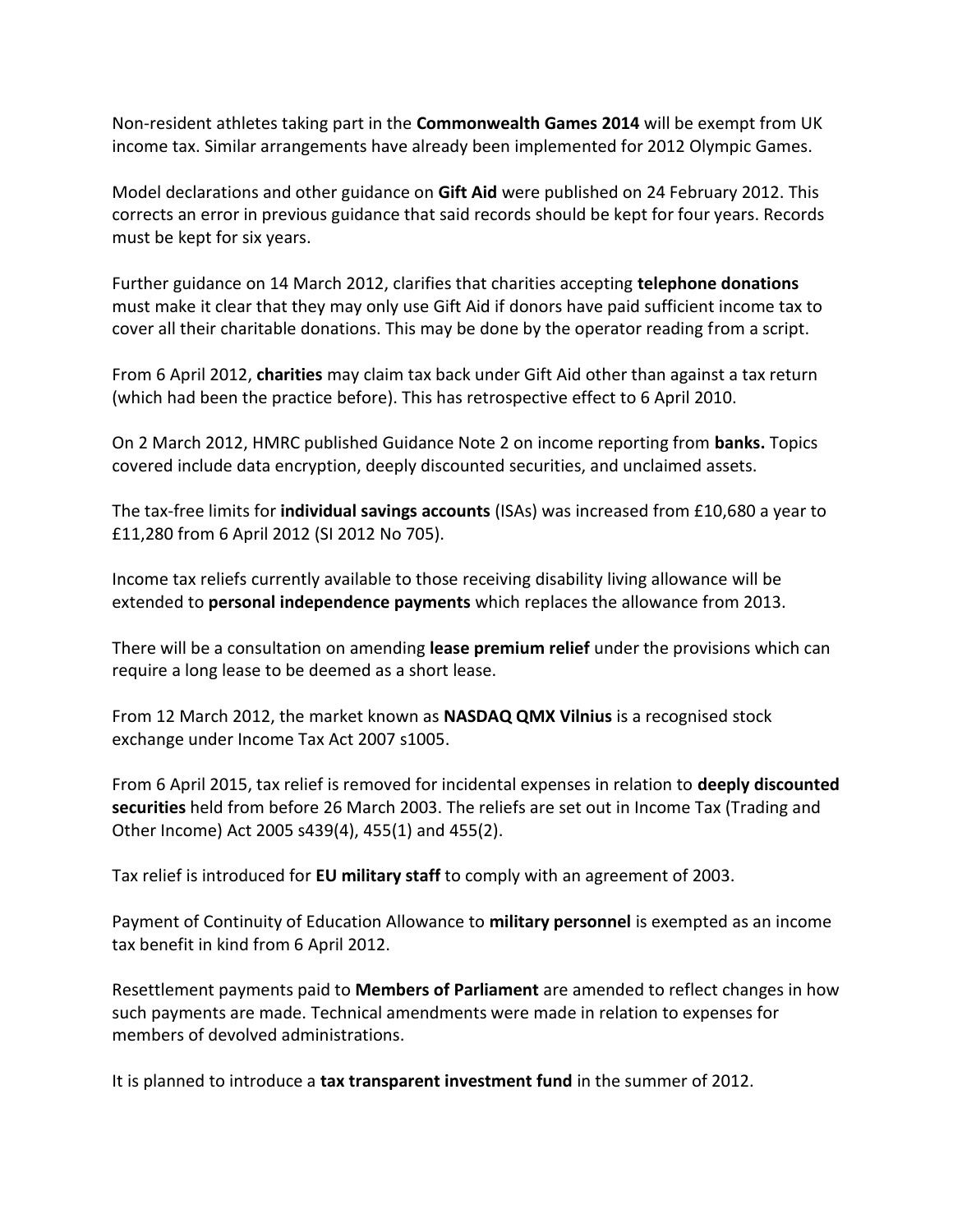## **Corporation tax**

The **main rate** of corporation tax reduces from 26% to 24% from 1 April 2012. It is planned that the rate should reduce to 23% in 2013, and to 22% in 2014. The small profits rate remains at 20%. The marginal relief fraction from 1 April 2012 is 1/100. The marginal rate is 25%.

Further guidance was provided on the reform for **controlled foreign companies.** Guidance was provided on how the proposed Gateway would operate (Technical Note 1 of 1 March 2012). The 2012 Budget announced these rules will apply for accounting periods that start after 31 December 2012.

Further details have been published on the **patent box.** This is to be phased in between 1 April 2013 and 31 March 2017. When fully phased in, it will allow companies to pay 10% tax on profits from exploiting patents. From 1 April 2013, 60% of the relief is available. This increases by 10 percentage points a year, reaching 100% from 1 April 2017.

It is planned to introduce an above-the-line tax relief for **research and development** from April 2013. This is expected to be more generous than existing reliefs for large companies and less generous for smaller and medium-sized companies.

It is planned to provide a measure of tax relief for "culturally British" **video games** and **television programmes.** (A similar measure was proposed in 2010 by the previous government but not proceeded with after the election.)

From Royal Assent to Finance Act 2012, company **distributions of assets** or liabilities are taxed according to the residence of the company, and not of the shareholder.

Amendments are made to the tax provisions for the **debt cap,** with effect from Royal Assent to Finance Act 2012.

From 21 March 2012, the grouping rules are relaxed so that **loan notes** issued by a company for conversion to equity in an unconnected company are no longer regarded as capital in the company.

New rules apply to **investment trusts** in relation to their exemption from corporation tax on chargeable gains. The rules take effect from 1 January 2012 (SI 2011 No 2999).

Changes are made to the tax regime for **real estate investment trusts (REITs)** from Royal Assent to Finance Act 2012. The changes include:

- abolishing the entry fee to the REIT regime
- relaxing the requirement that the REIT must be traded on a recognised stock exchange
- reducing the rules on diverse ownership
- relaxing the rules on REIT assets
- changing the rules on REIT borrowing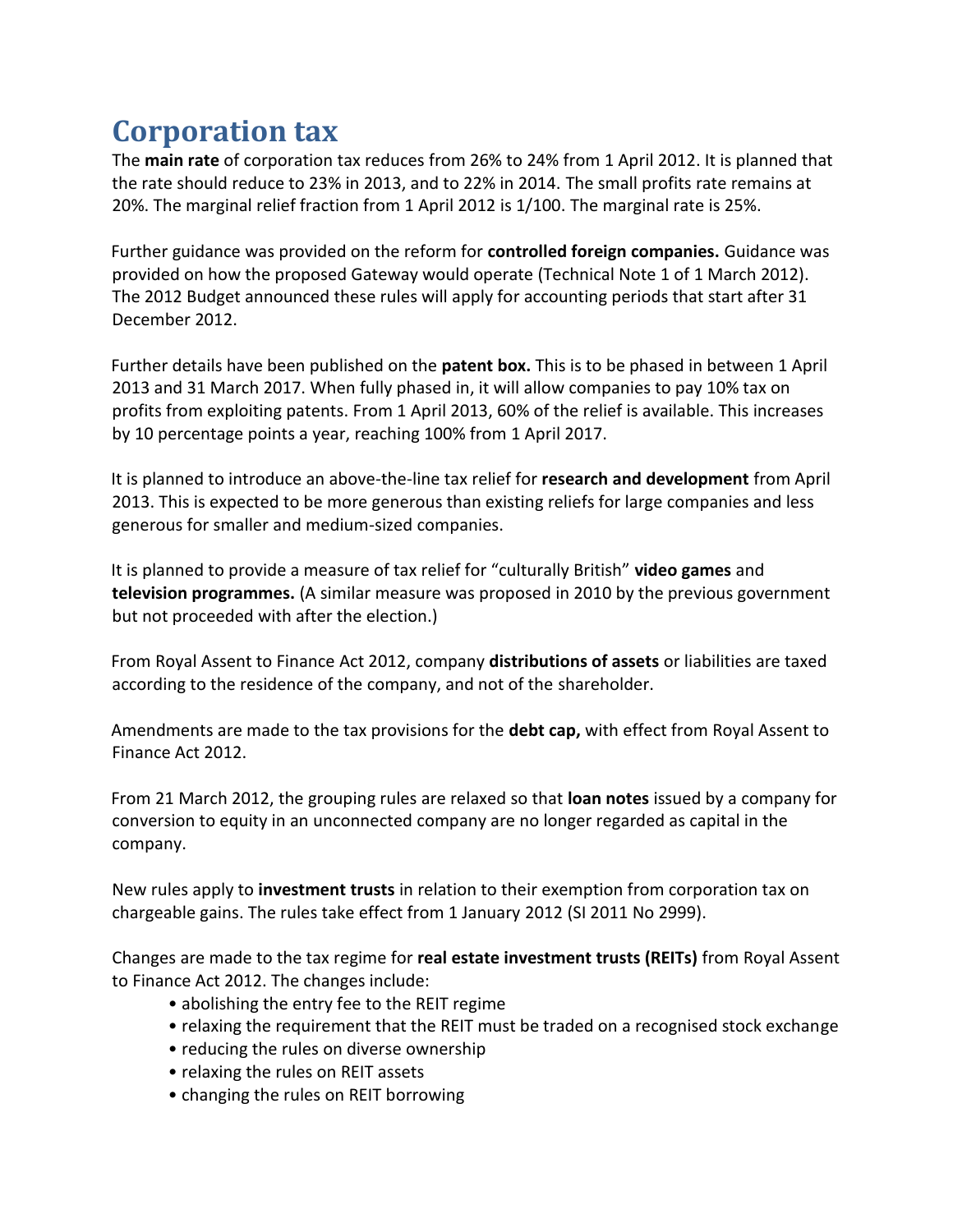• various minor technical changes.

There will be a consultation on what role a **REIT** can play in developing social housing.

There will be a consultation on the tax treatment when one **REIT** invests in another.

On 16 February 2012, HMRC published details of its **Large Business Strategy.** Under this HMRC appoints a Customer Relations Manager for large businesses, including companies with a turnover above £30 million a year.

An insurance company paid £25 million to an estate agency business in return for customer contacts and an **exclusivity deal** under which the company was the only insurance company to which the estate agency would introduce its customers. The estate agency contended that the payment was a capital receipt representing the partial sale of goodwill. HMRC and the Upper Tier Tribunal held that it was an income receipt of advance commission. *(Countrywide Estate Agents FS Ltd. UKUT 470 [2011]).*

Technical changes are made to the taxation of **insurance companies,** to mirror the introduction of the Solvency II provisions on 1 January 2014.

Finance Act 2013 will include provisions allowing HMRC to sign a binding contract with oil and gas companies on the amount of tax relief they will receive from **decommissioning** assets.

Changes are made to tax rules for **field allowances** in the North Sea oil industry.

With retrospective effect from 6 December 2011, the **supplementary charge** applies to ring fence chargeable gains incurred by oil and gas companies that work in the UK.

A decision was reached on one of the many matters in the long-running group litigation action regarding **advance corporation tax** in relation to foreign subsidiaries. HMRC lost an apeal against a decision of the court requiring UK resident holding companies to have some of the tax refunded to them *(GKN Group v HMRC. EWCA Civ 57 [2012]).*

A company only has to establish the number of **associated companies** on the balance of probabilities. This number affects a company's entitlement to the small profits rate. A UK company was owned by two Liberian companies of whom other details were not known *(Seascope Insurance Services Ltd. TC 1664 [2012]).*

A case held that **consortium relief** could be claimed even when the link company was not UKresident *(Felixstowe Dock and Railway Co Ltd. UKUT 838 [2012]).*

A long list of worldwide **research and development establishments** has been published. Payments to such bodies may qualify for tax relief under Corporation Tax Act 2009 Part 13 *(SI 2012 No 286).*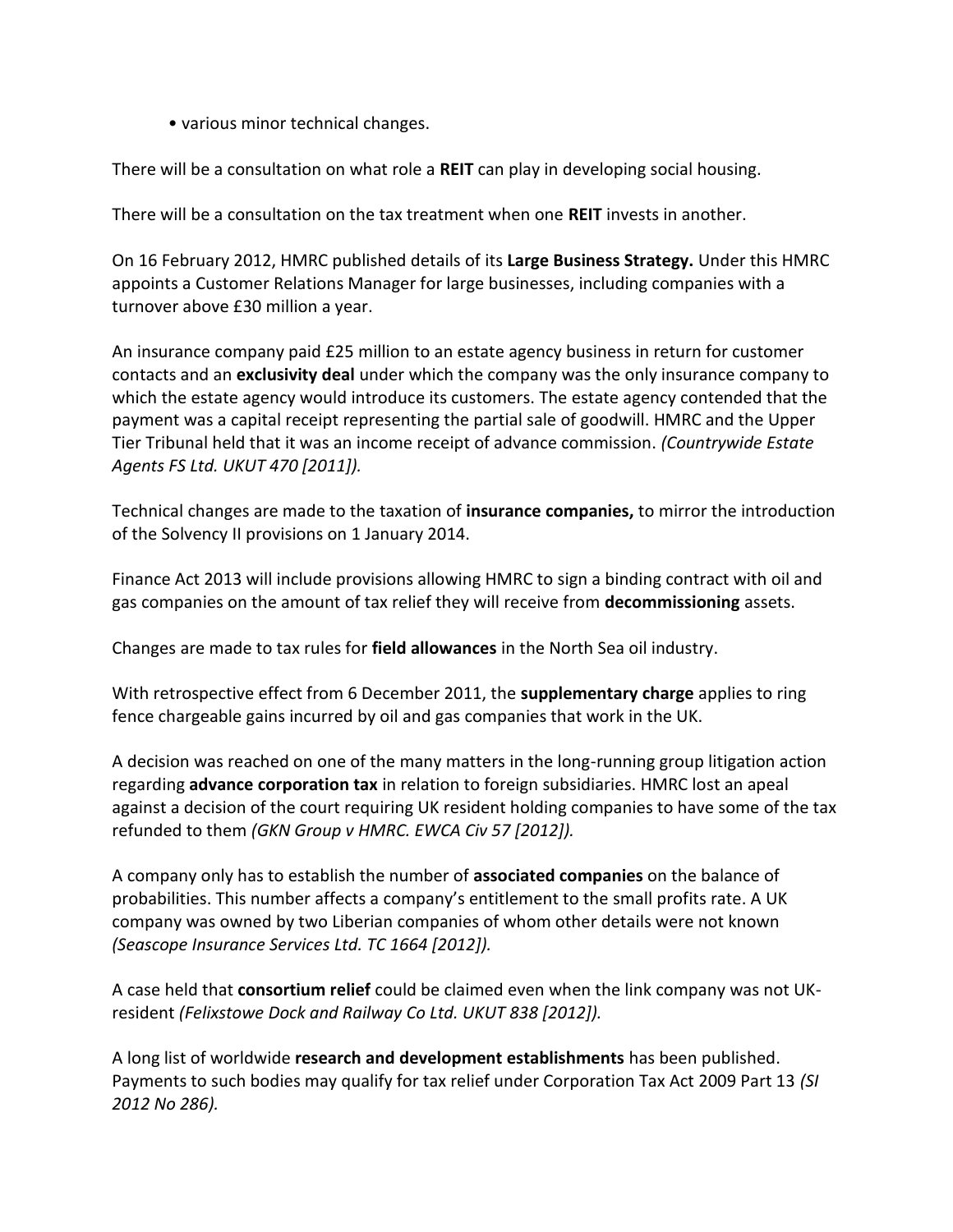Capitalised profit that is transferred to a **share premium account** is still taxable profit. It is not exempt under Finance Act 1996 s84(2). The case concerned a company that bought loan notes in its subsidiaries, and then exchanged them for shares at a nominal value equal to the loan note, plus a premium. The case hinged on the meaning of the word "transferred" *(Vocalspruce Ltd. TC 1734 [2012]).*

The government will consult on changes to the law on **assets transferred abroad** and gains on assets held by foreign companies. The current law is Income Tax Act 2007 ss714-751 and Taxation of Capital Gains Act 1992 s13.

There will be a consultation on allowing companies that use a **non-sterling functional currency**  to calculate chargeable gains in that currency from 2013.

The tax consequences of the **Olympic legacy** are set out in SI 2012 No 701.

With retrospective effect from 6 December 2011, there are amendments to the tax treatment of **Lloyd's corporate bodies** for member-level stop-loss insurance. The change aims to align the timing of tax relief with the period to which it relates. The current law is Finance Act 1994 Chapter IV Part IV.

Various technical changes are made to the taxation of **NHS bodies** to reflect changes made in Health and Social Care Act 2012.

From 1 April 2013, tax relief is withdrawn for receipts of **mineral royalties.** The relief was introduced during the 1970s to counter the effects of higher tax rates. Relief is given under Income Tax (Trading and Other Income) Act 2005 ss 157, 3198 and 340, and Corporation Tax Act 2009 ss 135, 258 and 273, and Taxation of Capital Gains Act 1992 ss201-203.

From 1 April 2013, tax relief is withdrawn for a **harbour reorganisation scheme.**

#### **Capital allowances**

Rates of capital allowance for **plant and machinery** reduce from 20% to 18%, and from 10% to 8% for periods from 1/6 April 2012.

**Business premises renovation allowance,** introduced for a five-year period to April 2012, has been extended by another five years to April 2017.

Changes are made to the exact scope of **energy-saving** products that qualify for 100% first year allowance.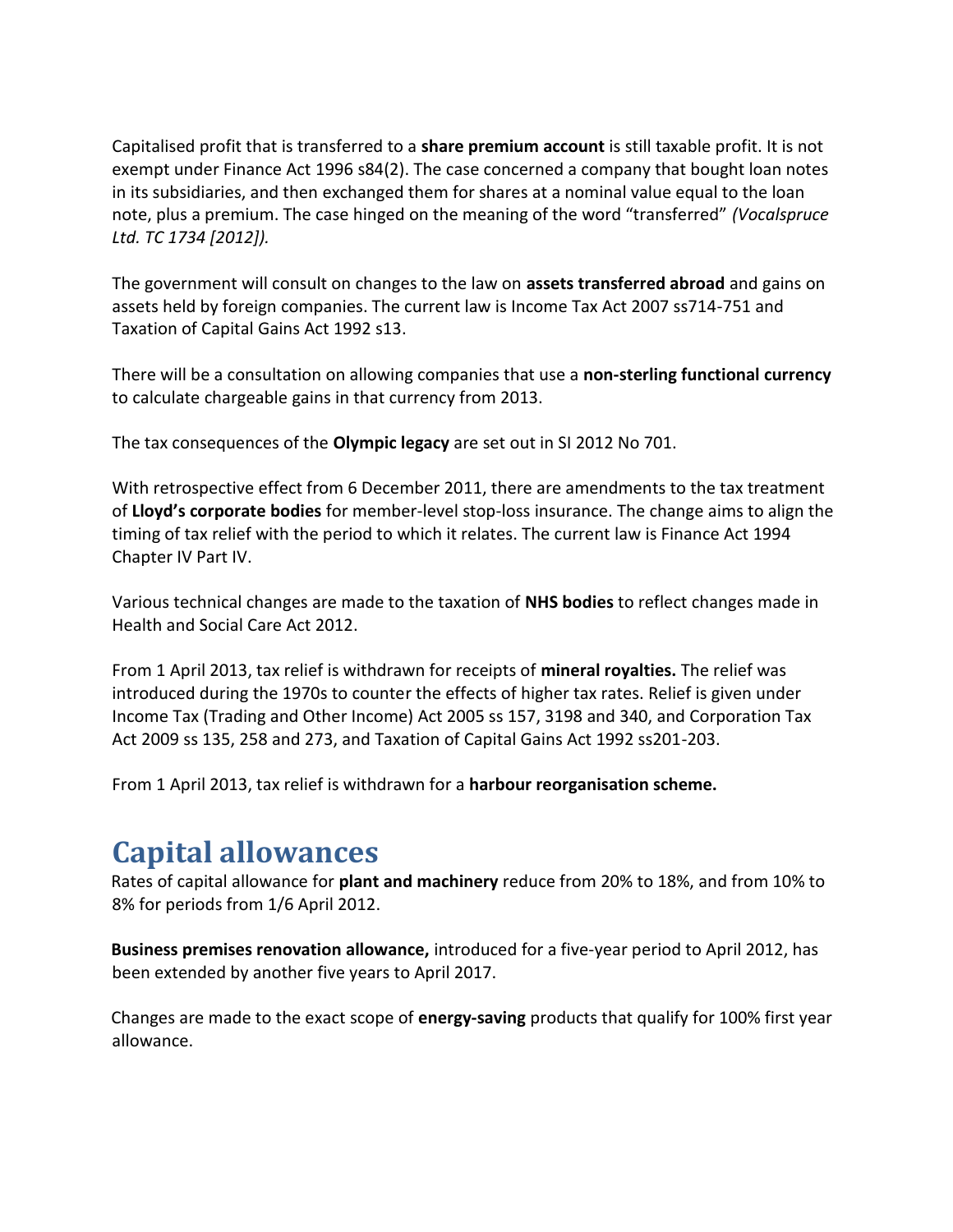From 1 April 2012, **research and development** tax relief is increased from 200% of expenditure by small or medium-sized companies to 225%. The alternative tax credit is reduced from 14% to 11%. Other changes are made.

There is a two-year extension to the 100% first year allowance for **refuelling equipment** for gas, biogas and hydrogen. The allowance is now set to expire on 31 March 2015.

There is a five-year extension to the availability of tax credits (payments made in lieu of unusable tax reliefs) for **environmentally-beneficial** plant and machinery. This further five-year period will run from April 2013.

From 1/6 April 2013, capital allowances are withdrawn for **flat conversions.** The allowance was introduced in 2001.

From 1/6 April 2013, capital allowances are withdrawn for **safety at sports grounds.** The allowances were introduced between 1975 and 1988.

## **Capital gains tax**

The **annual exemption** for 2012/13 remains at £10,600. From 2013, it will be indexed to the CPI, and not the RPI. There were no changes to the rates of tax.

From 1 March 2012, any **pre-dissolution distribution** of more than £25,000 is taxed as income and not as a capital gain. This applies if a company is removed from the register of Companies House under Companies Act 2006 s1000 or s1003. It does not apply to liquidations.

Proposals were announced in 2012 Budget to charge **non-residents** CGT on the gain from selling UK residences.

From 6 April 2012, withdrawals from **foreign currency bank accounts** are not taxable.

Some technical points in relation to **entrepreneurs' relief** were answered by HMRC, and explained in a CIOT Notice of 14 February 2012.

A relief is to be introduced for **farmers** who qualify under EU Single Payment Scheme. The relief has retrospective effect from 1 January 2009.

From 6 April 2013, the CGT exemption is removed from grants for giving up **agricultural land.**  No such grants have been made since 1976.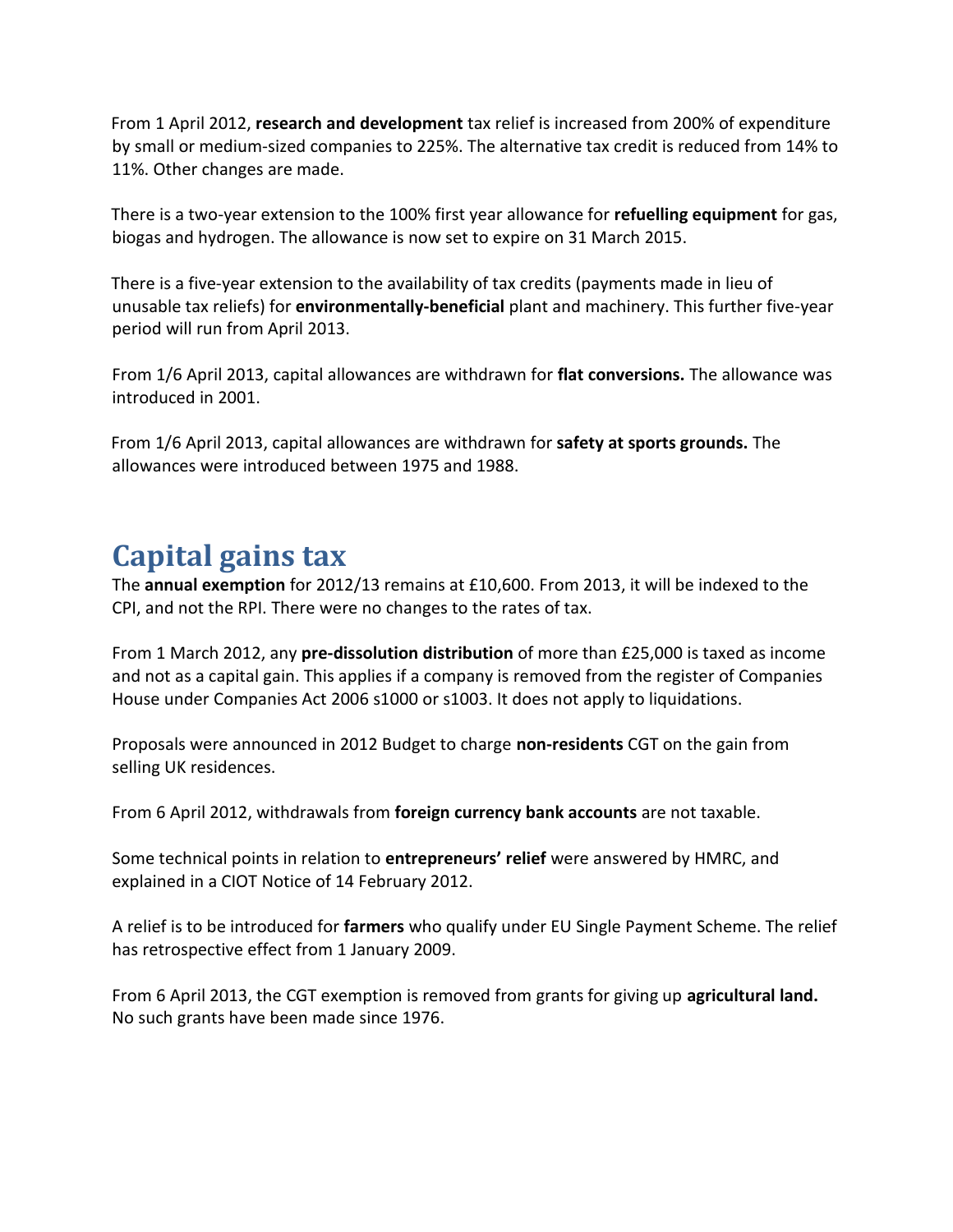There will be some relaxation in the rules for **heritage maintenance trusts** to allow assets to be transferred between them without triggering a liability for CGT. Legislation will be included in Finance Act 2013 with retrospective effect to 6 April 2012.

There will be some relaxation in the rules for **community investment trust relief** with regard to how quickly on-lent funds must use the funds received.

#### **Inheritance tax**

The **nil rate band** remains at £325,000. There is no change to the 40% death rate of 20% lifetime rate.

From 6 April 2012, the rate of inheritance tax is 36% instead of 40% if the deceased leaves at least 10% of his estate to **charity**. Further details were published in December 2011. On 27 February 2012, STEP announced that it had prepared draft clauses for wills to give effect to these provisions.

A bungalow ceased to quality for **agricultural property relief** when the occupant became ill and did not live in it for four years before her death. Although her family maintained the property for her and did not let it to anyone else, that was insufficient to establish that it was agricultural property. *(HMRC v Atkinson. UKUT 206 [2012]).*

On 2 March 2012, European Commission announced plans for a single criterion for **crossborder successions,** when someone who lives in one EU state owns property in another.

There will be a consultation on simplifying the **periodic charge** on trusts. At present this charge is a maximum of 6% every ten years. The calculation of the exact figure can be complicated, particularly when there has been a change in funding during the ten-year period. Legislation will be included in Finance Act 2013.

**Political parties** to which a legacy may be left free of inheritance tax are Conservative, Labour, Liberal Democrat, Democratic Unionist, Scottish Nationalist, Sinn Fein, Plaid Cymru, Social Democratic and Labour Party, and (for the first time) Green Party. A party must have returned at least one MP to Parliament at the last general election AND have achieved 150,000 votes. Respect does not count as George Galloway was returned in a by-election on 30 March 2012. UKIP achieved sufficient votes but returned no MPs.

There will be a consultation on increasing the IHT-free transfer limit of £55,000 to a **nondomiciled spouse.** This rate has remained unchanged since 1982.

Where a UK-domiciled person has a **non-domiciled spouse,** consideration will be given to allowing that spouse to elect to be treated as UK-domiciled. Legislation to this effect is planned for Finance Act 2013.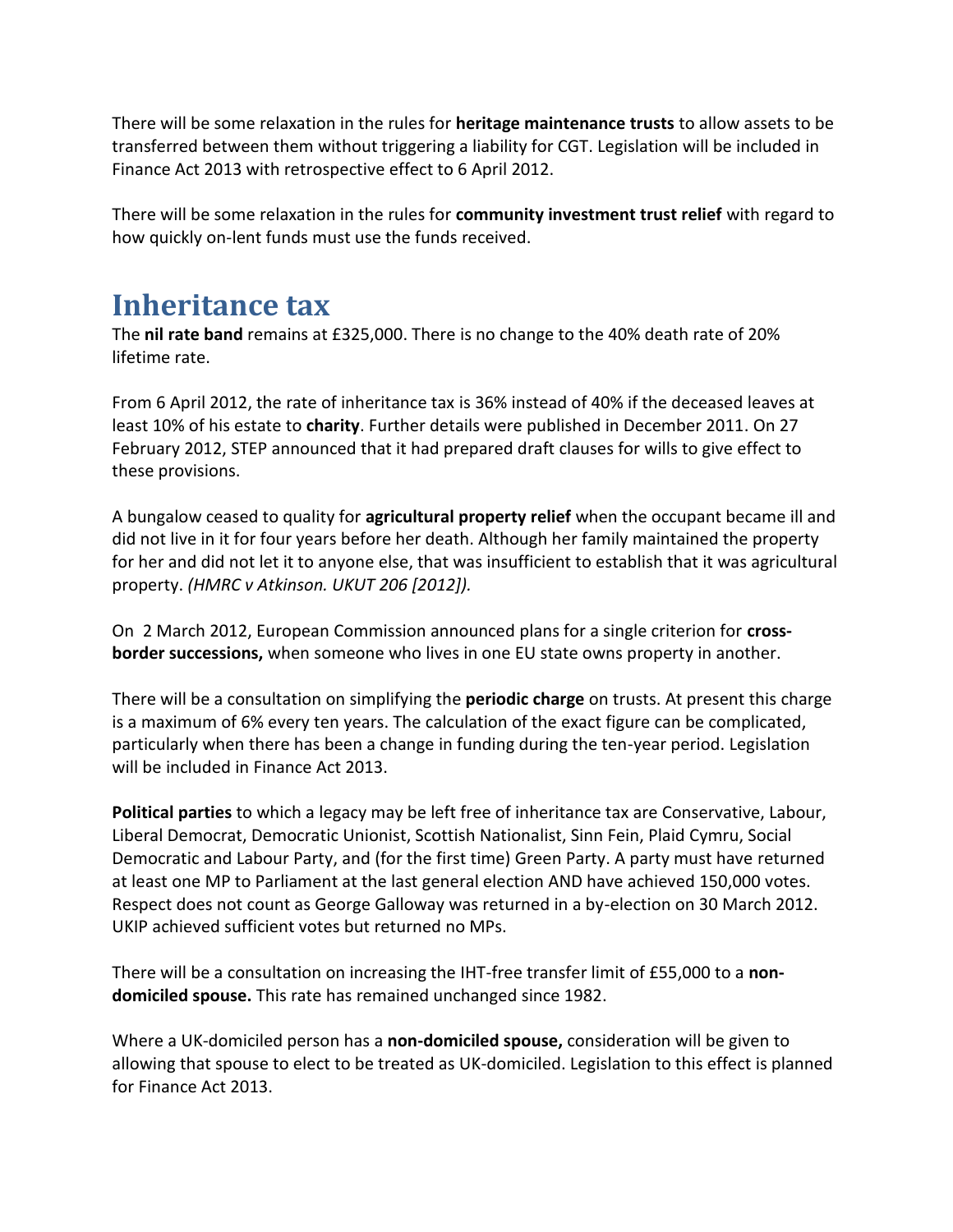## **National insurance**

From 6 April 2012, the lower earnings limit rises from £102 a week to £107. The earnings thresholds for employee and employer were increased from £136 and £139 respectively to £144 and £146. The upper accruals point and upper earnings limit remain unchanged. There is no change to the rates.

From 6 April 2012, the reduction in the **contracted out rebate** for defined benefit occupational pension schemes is reduced from 3.7% to 3.4% (employers) and from 1.6% to 1.4% (employees) from 6 April 2012 to 5 April 2017. This means that employees and their employers in such schemes pay more national insurance.

The **upper earnings limit** and class 4 upper profits limit changes to £41,450. This is the equivalent to the threshold at which a taxpayer may pay higher rate income tax.

The special class 2 rate for **share fishermen** increases from £3.15 a week to £3.30 from 6 April 2012.

A director was only liable to pay national insurance under a **personal liability notice** if his neglect was blameworthy. The liability for "neglect" referred to the criminal standard, not the lower standard for tort. In this case, the director had been ill. *(O'Rorke. TC1675 [2012]).* 

From 6 April 2012, self-employed **lecturers** are no longer liable to pay class 1 national insurance.

In May 2012, it was disclosed that only 12,000 businesses had benefited from the **national insurance holiday** for taking on staff for new businesses in deprived areas in the first two years of its three-year life. In 2010, it was announced that 400,000 businesses would benefit.

## **Value added tax**

The **registration threshold** increases from £73,000 to £77,000 from 1 April 2012. The deregistration threshold increases from £71,000 to £75,000. There are no changes to the rates of VAT.

VAT **fuel scale charges** are increased from 1 May 2012.

VAT is extended to most forms of **hot take-away food** from 1 October 2012. The exact scope of the change was amended in the year in response to protests.

VAT is extended to all **sports drinks** from 1 October 2012. This follows a series of tribunal hearings relating to Lucozade and similar products.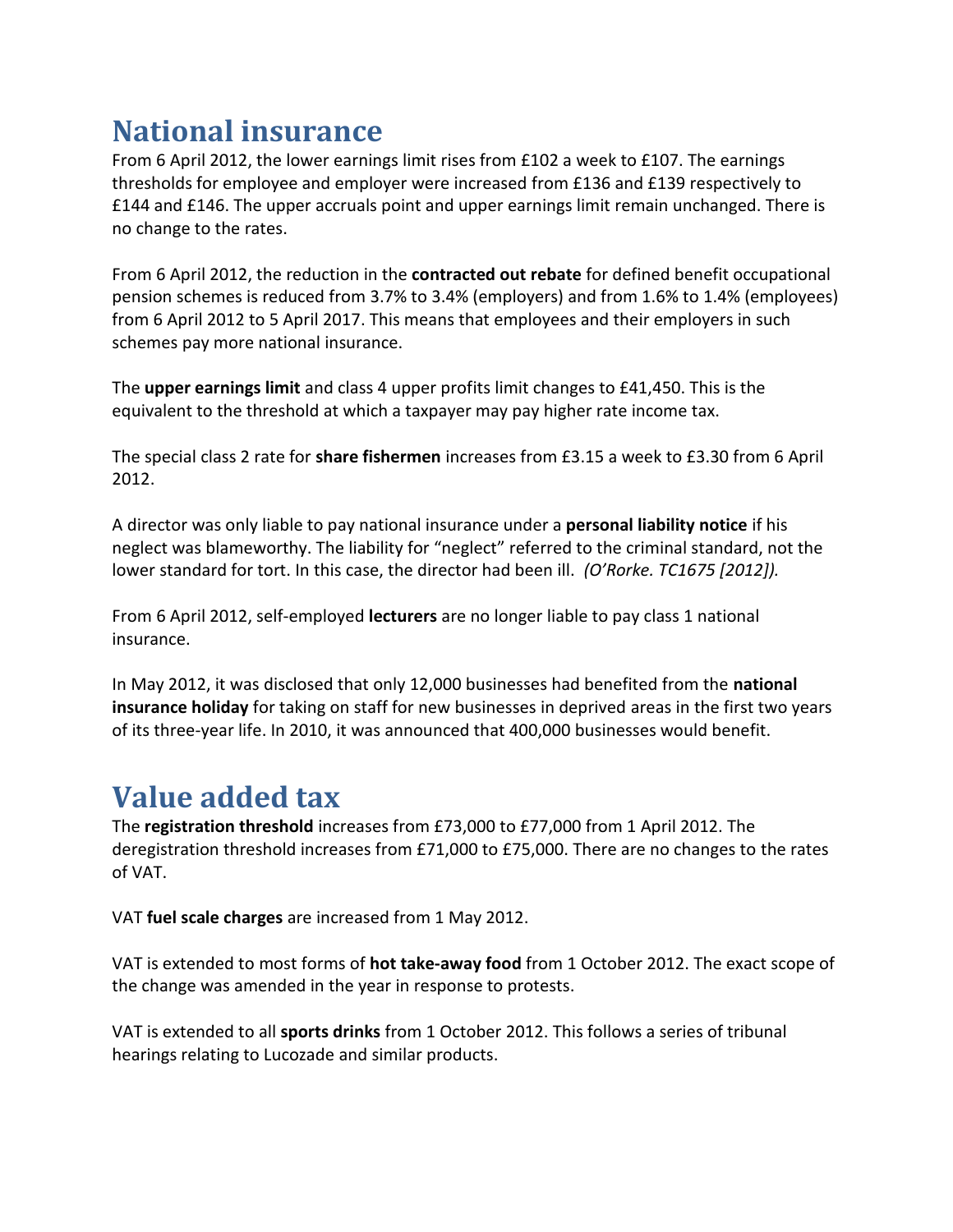VAT is extended to all forms of **self storage** from 1 October 2012. Such charges may no longer be regarded as an exempt supply of land.

VAT is extended to **alterations to listed buildings** from 1 October 2012. Anti-forestalling provisions were introduced from 21 March 2012. The Treasury subsequently announced a grant to compensate churches affected by this new charge.

VAT is extended to **rental of hairdressers' chairs** from 1 October 2012. Such a charge may no longer be regarded as an exempt supply of land.

VAT is extended at the 5% reduced rate to **holiday caravans** from 1 October 2012**.** The 2012 Budget originally proposed that they be standard-rated, but this was changed in the face of protest.

**Seasonal caravan pitches** becomes subject to VAT from 1 March 2012 (SI 2012 No 58).

From 1 January 2012, the **connection charge** for gas and electricity to a new residential property is taxed at the standard rate and not at the 5% reduced rate. This follows the withdrawal of extra-statutory concession 3.16.

From 1 January 2012, a concession relating to **adapted vehicles for the disabled** is withdrawn. The concession allowed a car to be zero-rated as a supply for a handicapped person if it was adapted for a wheelchair user soon after supply. In future, the zero-rating only applies if the vehicle had been adapted before supply. A similar provision applies to the zero-rating of parts for boats.

**Aeroplanes** that has been specially adapated to be controlled by the hands alone qualified as equipment designed solely for use by a **handicapped person**. They are therefore zero-rated under Value Added Tax 1994 Sch 8 Group 12 Item 2. *(British Disabled Flying Association. TC 1580 [2011]).*

A **car** was adapted for a **handicapped person** (and thus zero-rated) even if the adjustment consists solely of fixing a spinning knob to a steering wheel of a car  $-$  a job that takes a few minutes. *(Dennis George Bunning and Christina Denise Bunning. TC 1730 [2012]).*

It was announced that the **Intrastat** thresholds for 2012 will be the same as for 2011. This provides a statistical analyiss of intra-EU trade by UK businesses. The exemption thresholds remain at £250,000 for dispatches and £600,000 for arrivals. The delivery terms threhold remains at £16 million.

HMRC confirms that **extra care accommodation** is zero-rated for construction, and for first sale or long lease (Brief 27/11).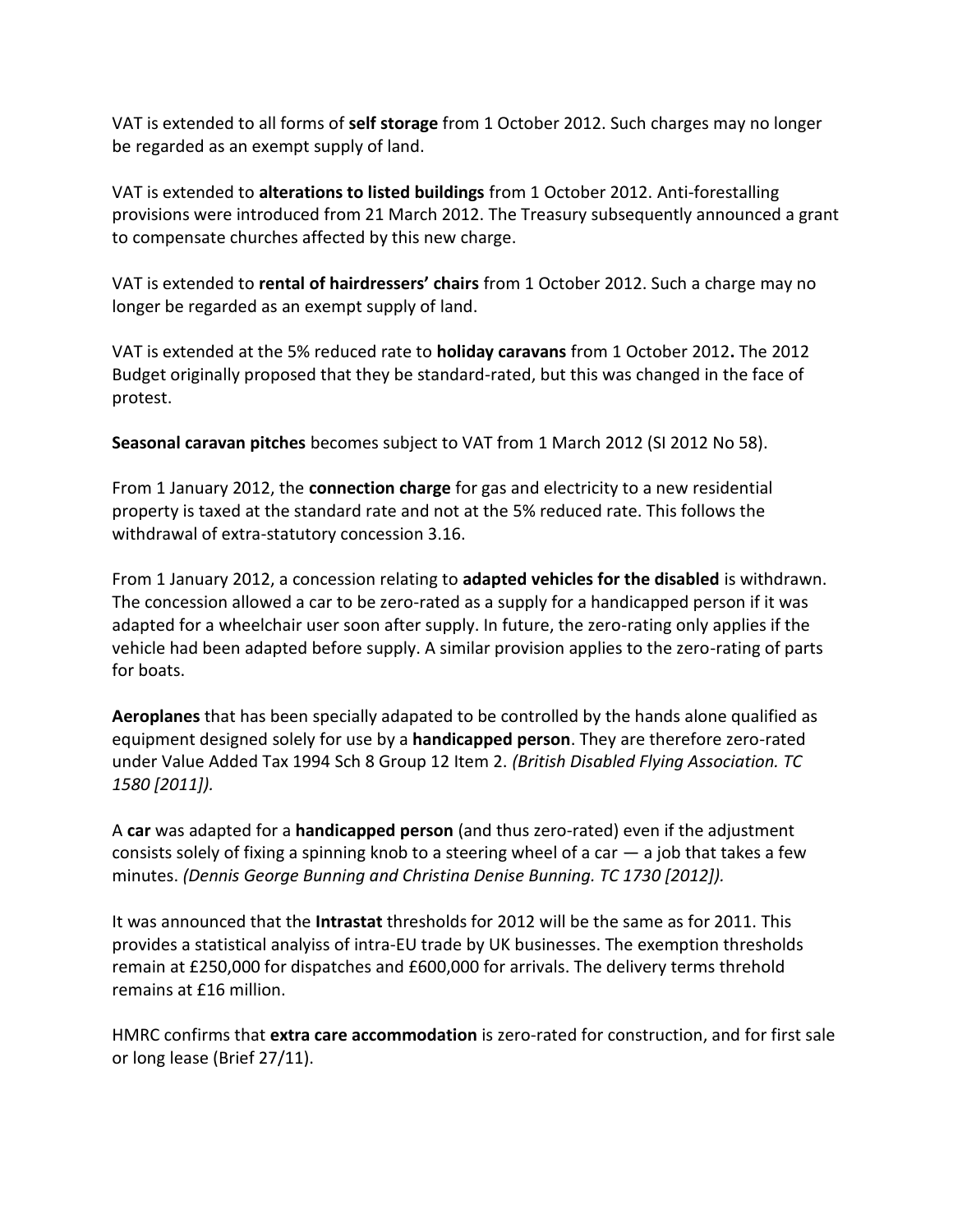On 23 January 2012, HMRC revised its policy for **re-registration** of a business after it has been deregistered. Proof of payment of VAT on deregistration is now accepted that VAT has been paid on pre-registration (in this case, pre-re-registration) purchases. It is no longer necessary to produce original invoices or other paperwork. This arrangement had already been largely used as an informal concession.

A **dog charity** could register for VAT even though it did not always insist on payment for its services. Goods donated to a charity are specifically zero-rated under Value Added Tax 1994 Sch 8 Group 15 Item 1. The goods do not have to be sold by the charity; it was held in *Gables Farm Dogs' and Cats' Home* that donations of stray animals were within the scope. The charity was refused registration on the grounds that it was not trading, as it did not *require* payment. The tribunal found that payment was generally expected for a dog and that was sufficient. *(Three Counties Dog Rescue. TC 1653 [2011]).*

An **invalid planning permission** allowed a couple to claim VAT input tax under the DIY Builders Scheme. They had planning permission to build a farmhouse on 100 acres of land in Exmoor National Park. The DIY scheme disallowed VAT input claims where planning permission prevented the property being sold as a separate dwelling. The tribunal held that the planning permission was not valid as it was said to be subject to an agreement that was actually made three months *after* the permission, and the permission was granted by the wrong authority. Accordingly there were no planning restrictions and VAT input tax could be claimed *(Timothy William Stevens and Sally Mary Stevens. TC 1671 [2011]).*

On the facts of the case, it was held that a **bed and breakfast business** in a farmhouse was not a separate business activity from the farm itself. *(Howard Rowland Patrick and Jennifer Rosemary Patrick. TC 1899 [2011]).*

A tribunal ruled that the **registration threshold** is reached according to the tax point. So prepayments for courses can trigger an earlier requirement to register. It was irrelevant that the fee could be refunded if the course did not run. *(Bromley Emergency Training and Development Ltd. TC 1728 [2012]).*

**Imported road vehicles** for pemanent use on UK roads will have 14 days to notify HMRC so that VAT and other taxes can be paid. This will be a condition of registering the vehicle at DVLA. The change is effective from a date in 2013 to be announced.

From 1 March 2012, HMRC accepts that VAT exemption applies for certain **insolvency services,**  particularly drawing up voluntary arrangements. Other charges made by insolvency practitioners remain standard-rated. This follows the *Paymex* decision (HMRC Brief 03/2012).

Almost all VAT-registered traders are required to submit **VAT returns** on-line from 1 April 2012 (SI 2012 No 33).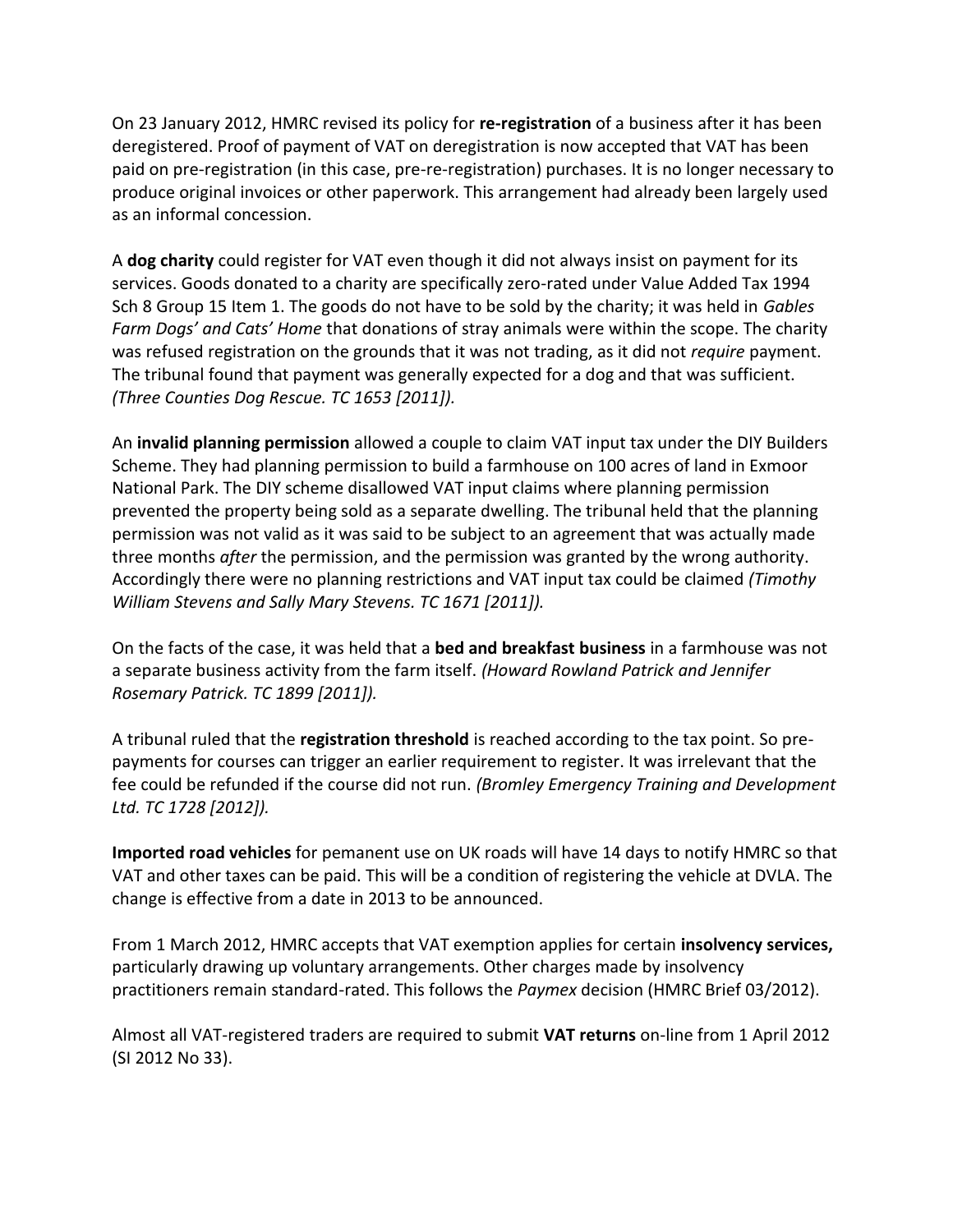VAT **registration** is made on-line from 1 October 2012. The threshold for non-UK businesses is removed.

A **cost-sharing exemption** is introduced from Royal Assent to Finance Act 2012. This allows charities, universities, banks and other bodies to include different VAT activities within one registration. This means the activities will not charge VAT on supplies to each other. A similar concession 3.2.2 is being enacted.

VAT relief is introduced for **European Research Infrastructure Consortia** from autumn 2012.

The EU announces plans for a **One Stop Shop** which will allow suppliers of intra-EU services to pay VAT in the country where they are registered rather than in the country of their customer. It is proposed that this will first apply to telecommunications and be introduced on 1 January 2015.

Changes to legislation are made in relation to VAT supplies by **public bodies.** This has no practical implication but puts beyond doubt UK compliance with Article 13 of the EU Principal VAT Directive.

**Low value consignment relief** is abolished from 1 April 2012 having been reduced from £18 to £15 from 1 November 2011.

A new company could join the **simplified import VAT accounting** (SIVA) scheme when it had previously traded under another name (albeit with different directors) for the required threeyear period *(Forth Wines Ltd. TC 1770 [2012]).*

HMRC now accepts that **photo books** qualify for zero-rating. These are customers' photographs bound in a book with a thicker cover. This follows the tribunal decision in *Harrier LLC.* A previous High Court decision *(Colour Offset [1995])* had suggested that an item was not a book if it looked like a photograph album. *(HMRC Brief 4/2012).*

A claim for **compound interest** on VAT could be assigned under the normal law of assignment. At present, interest on refunded VAT is calculated using simple interest. There is a legal action to say that compound interest should be used. Claims for the additional interest are being parked until the action has been settled *(New Miles Ltd. TC 1731 [2012]).*

The definition of **incapacitated person** is amended from Royal Assent to Finance Act 2012 to remove references to idiots and lunatics, which terms are now considered offensive. There is no change to the law.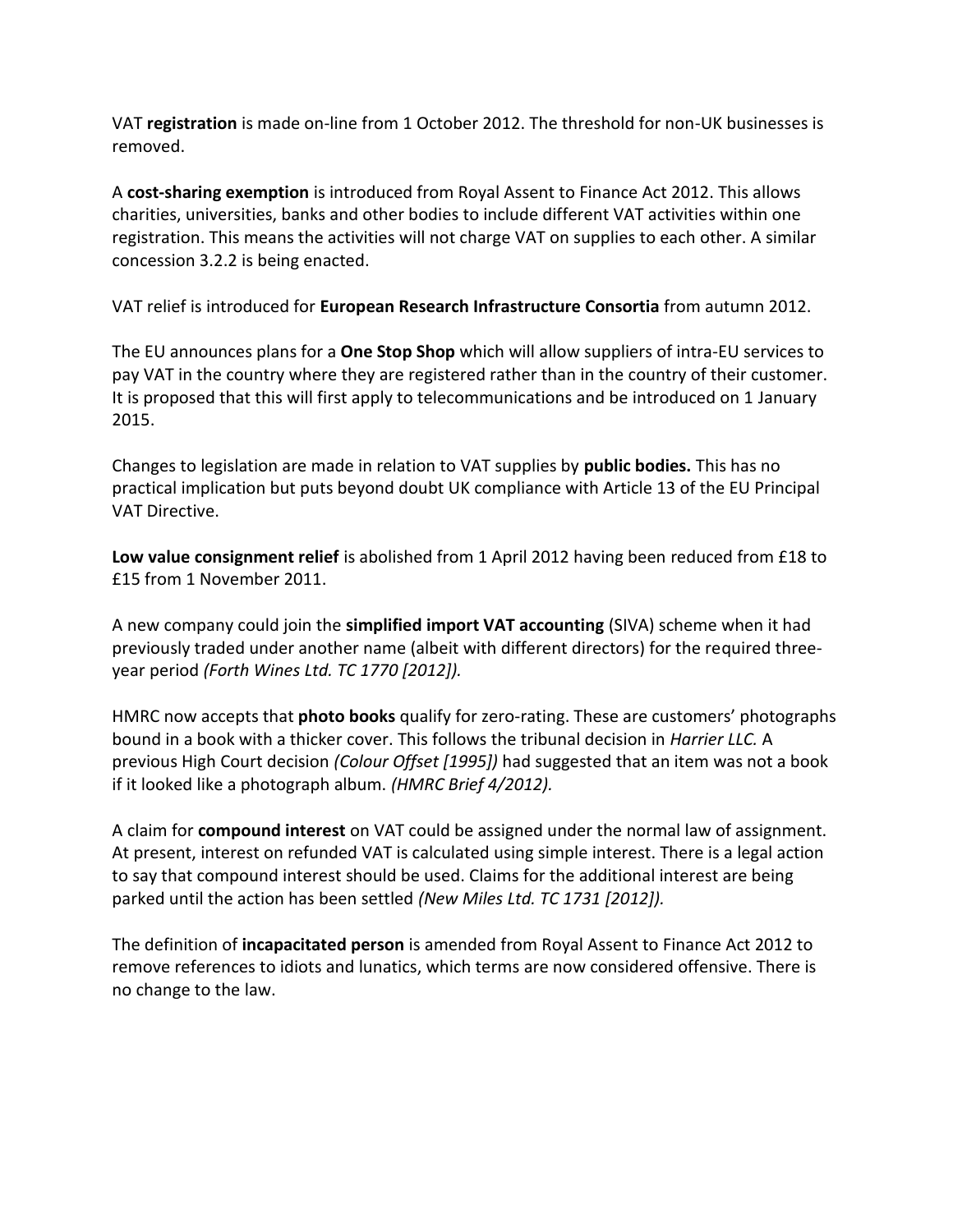## **Stamp duties**

A new rate of 7% applies to properties whose price exceeds **£2 million**. with effect from 22 March 2012.

A new rate of 15% applies to **enveloped residential properties** bought by a company, with effect from 21 March 2012.

One fifth of all properties expected to sell for between £1 million and £1.05 million were completed for less than £1 million in 2011, and thus avoid the higher rate of stamp duty land tax, according to estate agent Frank Knight. It is believed that in many cases the buyer agreed to make a **separate payment** to the seller.

From Royal Assent to Finance Act 2012, stamp duty land tax relief is re-enacted to certain **NHS bodies** to comply with current law. It has no practical effect.

From 1 April 2013, stamp duty tax relief is removed for **harbour reorganisation** schemes.

From 6 April 2013, the SDLT relief is abolished for residential property in **disadvantaged areas**  and which costs up to £150,000. This relief has not provided the desired encouragement.

Special provisions had to be made when **Birmingham Stamp Office** had problems with its telephones and faxes.

Various **reliefs for land transactions** are repealed from 6 April 2013. These all relate to transactions entered into before 2003 but not yet completed. There are believed to be no such transactions remaining.

Various **reliefs for share transactions** are repealed from 6 April 2013. These relate to transfers to the Crown (Finance Act 1946 s52), transactions on company acquisition and transfers (Finance Act 2002 s113) and transfers that attracted the £5 fixed duty before 2008 (Finance Act 185 s87(2)). These reliefs no longer have any effect.

## **Other taxes**

From 6 April 2012, a higher rate of £50,000 is introduced for **non-domiciles** who have been UK resident for 12 of the previous 14 years.

The tax treatment for **herbal smoking products** will be aligned with those for tobacco.

**Tobacco duty** is increased by RPI plus 5% from 21 March 2012. This adds 37p to a packet of 20 cigarettes, 12p to a pack of five small cigars, 37p to a 25 gm pack of hand-rolling tobacco, and 20p to a 25 gm pouch of pipe tobacco.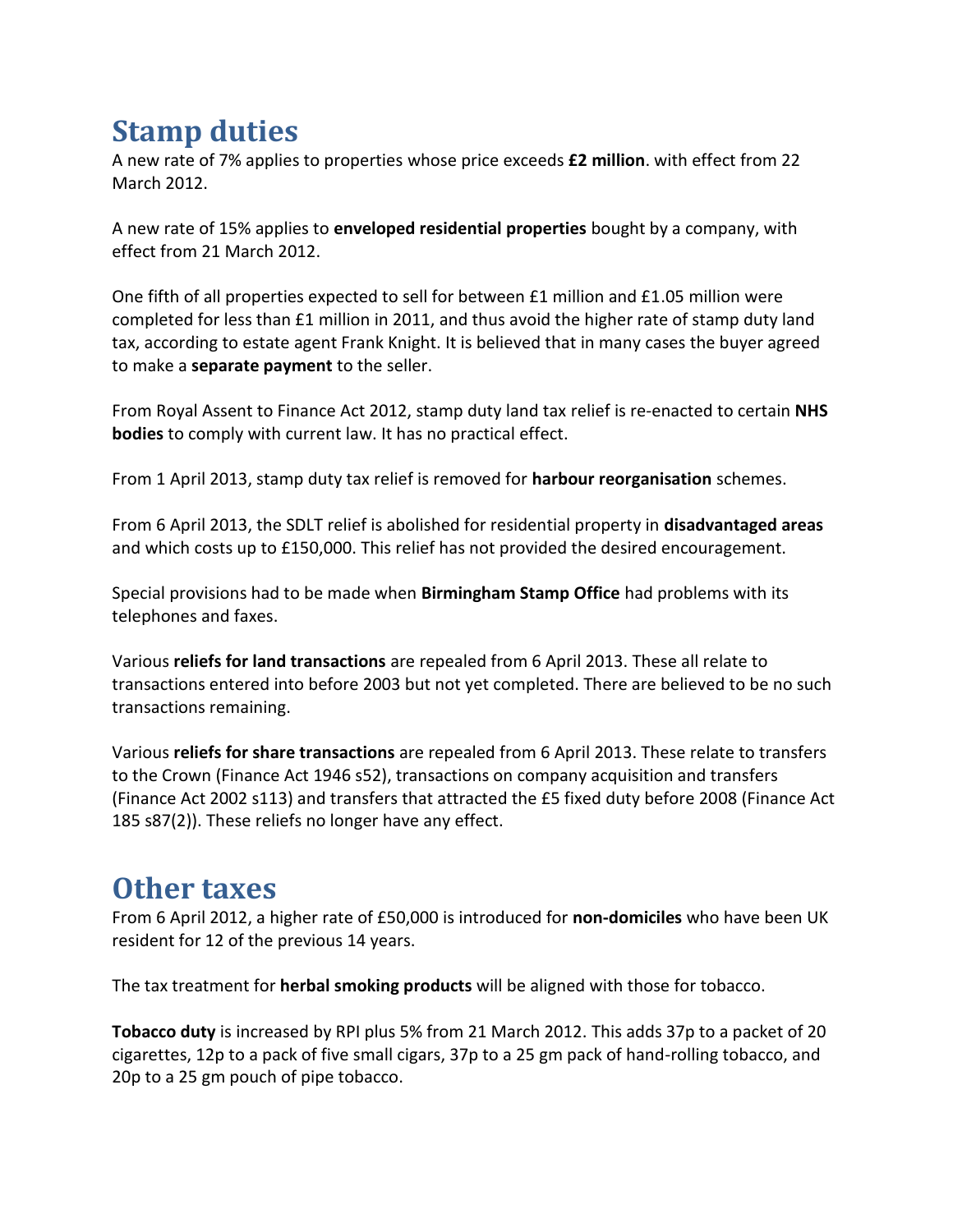**Alcohol duties** are increased by RPI plus 2% from 26 March 2012. This adds 3p to a pint of beer, 2p to a litre of cider, 11p to a bottle of wine, and 41p to a bottle of spirits.

The government is consulting on measures to prevent smuggling of alcoholic drink. Proposals include:

- fiscal marks on **beer** containers
- a licensing scheme for wholesale alcohol dealers.

Amusement machine licence duty and its related VAT is replaced by **machine games duty** from 1 February 2013. It has a standard rate of 20% and a lower rate of 5%. The lower rate applies when the cost per play is no more than 10p, and the maximum prize is £8.

In the meantime, **amusement machine licence duty** is increased from 23 March 2012 in line with RPI inflation.

The government is to consult on introducing a place of consumption tax for **remote gambling.**  This to avoid gambling duties being avoided by charging UK consumers from offshore.

From 2013, **bingo duty** arrangements will be relaxed for combined bingo involving non-UK participants.

The full rate of **bank levy** (introduced in 2011) rises from 0.078% to 0.088% on 1 January 2012. It further rises to 0.105% from 1 January 2013.

Regulations were introduced for **double taxation relief for bank levy** (SI 2012 No 458). Separate regulations provide for relief against German bank levy (SI 2012 No 459 and 432).

Changes were made to bank levy for **foreign banking groups** operating in the UK.

From 10 January 2012, the 1986 rules for **Customs declarations** on postal packets are replaced by new rules. These reflect new EU law, developments in postal services, and make some other changes (SI 2011 No 3036).

Further legislative details and rates were announced for the **carbon price floor** which is to be introduced from 1 April 2013.

From 1 April 2013, **climate change levy** is extended to combined heat and power stations.

**Beer duty** is rounded down to the nearest penny on the monthly amount payable to HMRC. The rounding is not per container of beer *(Carlsberg v HMRC. EWCA Civ 82 [2012]).*

The excise duty relief for **black beer** is removed from 1 April 2013.

Excise duty relief for **angostura bitters** is removed from 1 April 2013.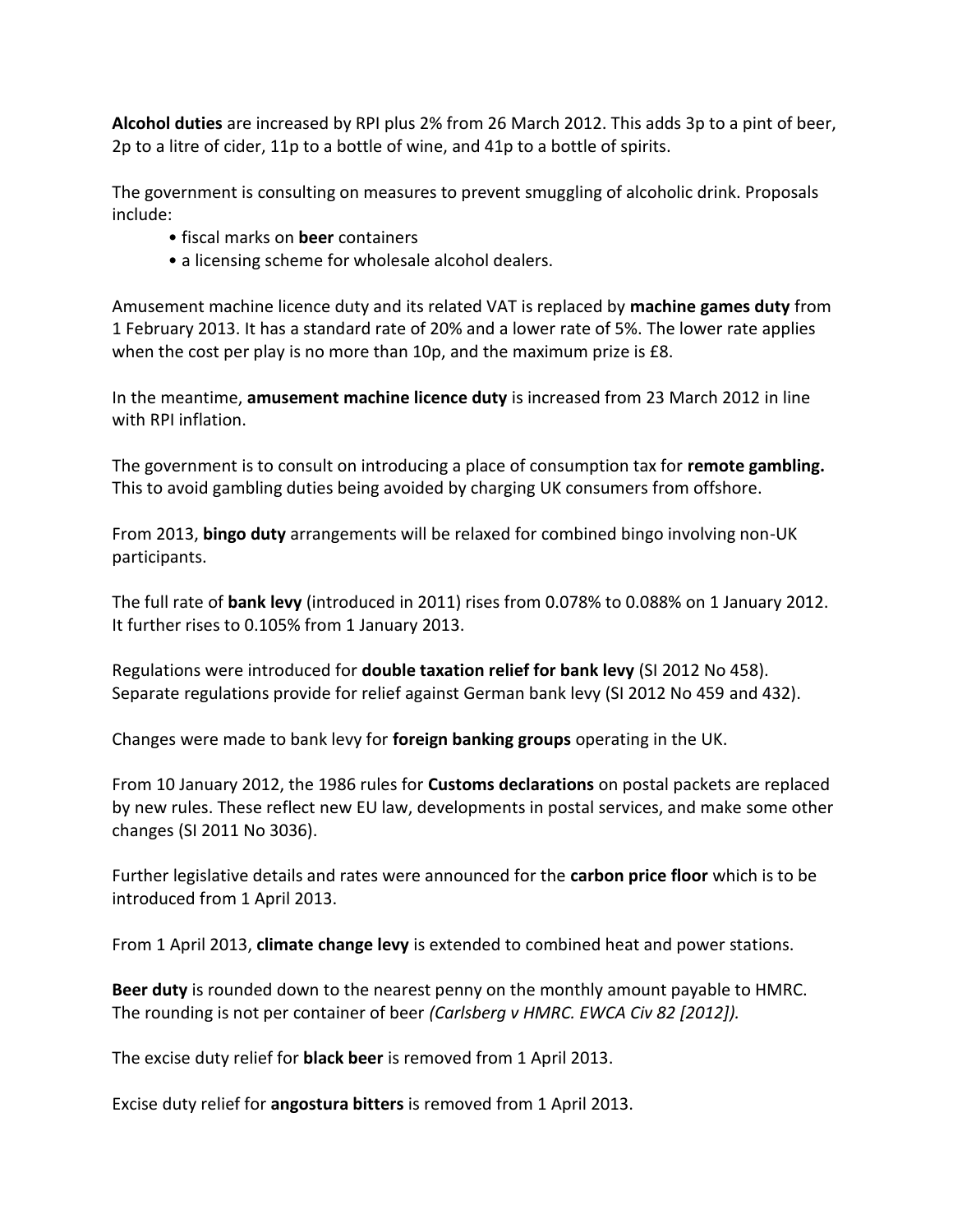From Royal Assent to Finance Act 2012, the drawback provisions for **rectified and compounded spirits** are repealed. This relief is in Alcoholic Liquor Duties Act 1979 s22. This provision has become redundant following other changes to the law.

Some retrospective changes were made for **landfill tax** in Scotland to correct the failure of the government to introduce EU legislation there properly in 2000.

The proposed increase for **aggregates levy** has been postponed by one year. It will now rise from £2.00 to £2.10 per tonne from April 2013.

Seven pool betting duty reliefs are abolished for **football-based trusts.** The changes take effect from 1/6 April 2013, though no relevant funds are currently held by the two remaining trusts.

From 1 April 2012, **gambling double taxation relief** is introduced for general pool betting duty, remote gaming duty and pool betting duty.

From 1 April 2013, rates of **climate change levy** are increased in line with RPI inflation.

From 1 April 2013, the reduced rate of climate change levy for **electricity production** is changed from 35% to 10% (and not 20% as announced in 2011 Budget) of the standard rate. Rates were generally increased from 20% to 35% from 1 April 2011.

From 1 April 2012, **metal recycling industries** pay climate change levy at 20% of the standard rate. The regime is the same as that which applied from 1 April 2001 to 31 March 2011, when the lower rate had to be suspended as an EU derogation from state aid expired.

From 1 April 2013, the standard rate of **landfill tax** rises from £64 per tonne to £72. The lower rate remains at £2.50 per tonne.

From 21 March 2012, the maximum credit for **landfill site operators** reduces from 6.2% to 5.6%. The Landfill Communities Fund remains fixed at £78.1 million.

From 1 April 2013, **business jets** become liable for air passenger duty.

Rates of **air passenger duty** will be indexed to the RPI from 2013.

From 1 April 2012, band A rates of **air passenger duty** rise from £12 and £24, to £13 and £26 respectively.

With retrospective effect from 1 November 2011, **air passenger duty in Northern Ireland** is reduced so that international long-haul flights are taxed at band A rates. It is planned to devolve the power to set future rates to the Northern Ireland Assembly.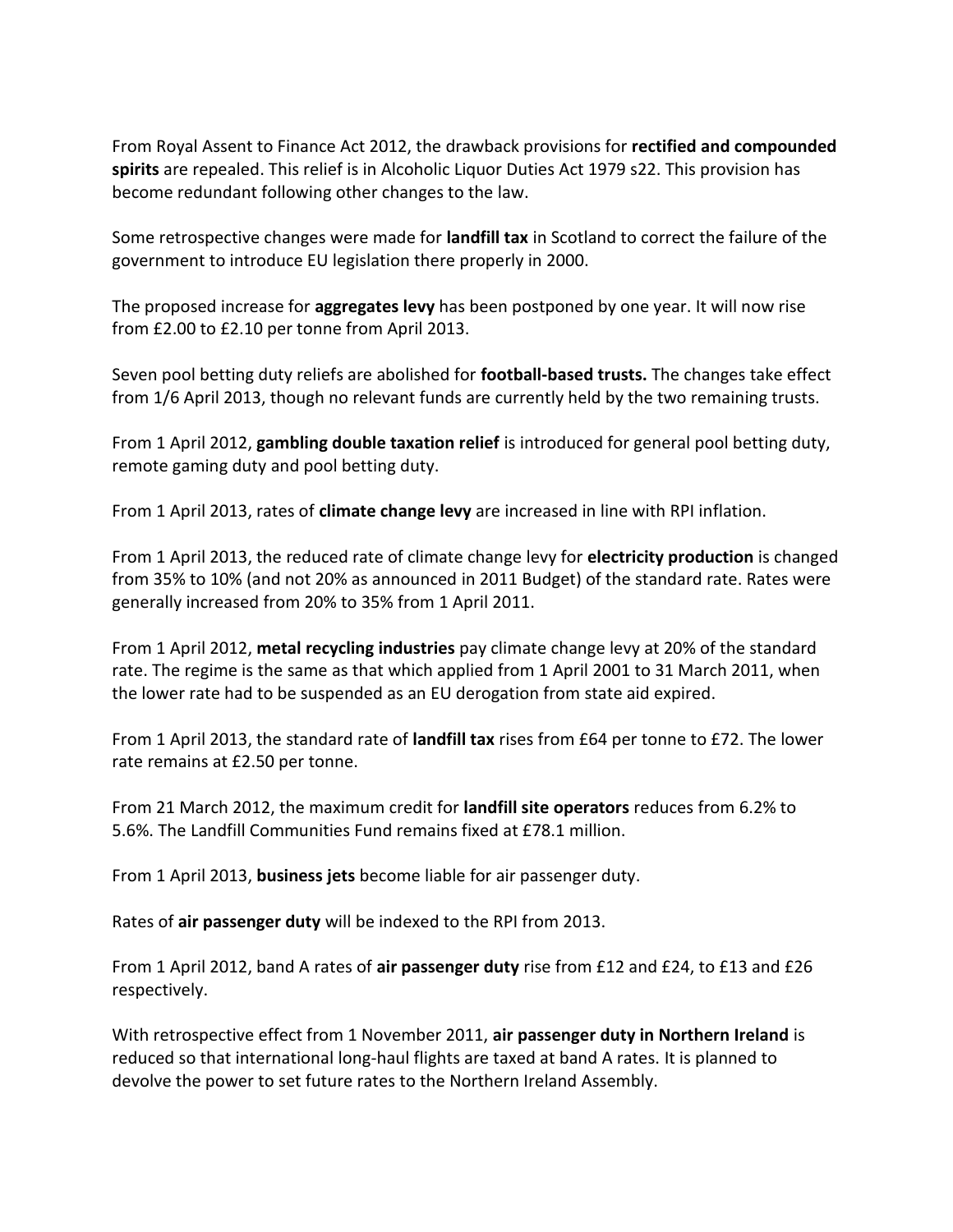New declarations are required when red diesel is used in **pleasurecraft** in UK waters.

From 1 April 2012, **vehicle excise duty** rates are increased in line with RPI inflation, apart for heavy goods vehicles whose rates are unchanged.

It was announced that the **excise duty** differential for used cooking oil will end in 2012.

In 2012/13, 85% of local authorities accepted a special government grant to **freeze council tax**  for a second year. In 2011/12, all authorities accepted a four-year grant to do so.

#### **Pensions**

From 6 April 2012, a defined contribution **occupational pension scheme** cannot contract out from national insurance. A defined benefit scheme may still contract out.

**NESTs** start from 6 April 2012 for the largest employers.

The **lifetime limit** for pensions savings reduced from £1.8 million to £1.5 million from 6 April 2012. Those who had already accrued more benefit that the reduced limit may apply for **fixed protection** before 6 April 2012. Typically this applies if the pension scheme offers an annual pension of £75,000, or a lump sum plus an annual pension of £65,000.

In the 2012 Budget it was announced that the government plans to disallow tax and NI relief for contributions to a pension fund for **relations of an employee.** This will be introduced in Finance Bill 2013.

A warning was given about advertisements for **early release pension** offers. These offer to liberate cash from a pension fund before the age of 55. Scheme usually operate by transferring funds into (often opaque) investment funds from which sums can be repaid. It is believed that £211 million was so transferred in 2011. The Pensions Regulator points out that such schemes offer poor returns and can incur the holder in large tax charges.

Additional detailed guidance on the **annual allowance** was published on 15 March 2012. The guidance deals with:

- valuation assumptions for schemes using pre-2006 maximum limits
- dealing with "scheme pays" arrangements
- deferred member carve-outs.

(Guidance Note 13)

From 6 April 2012, a pension fund may make a payment of up to £2,000 to a member who has reached the age of 60 if that payment **extinguishes** the members' entitlements (SI 2012 No 522).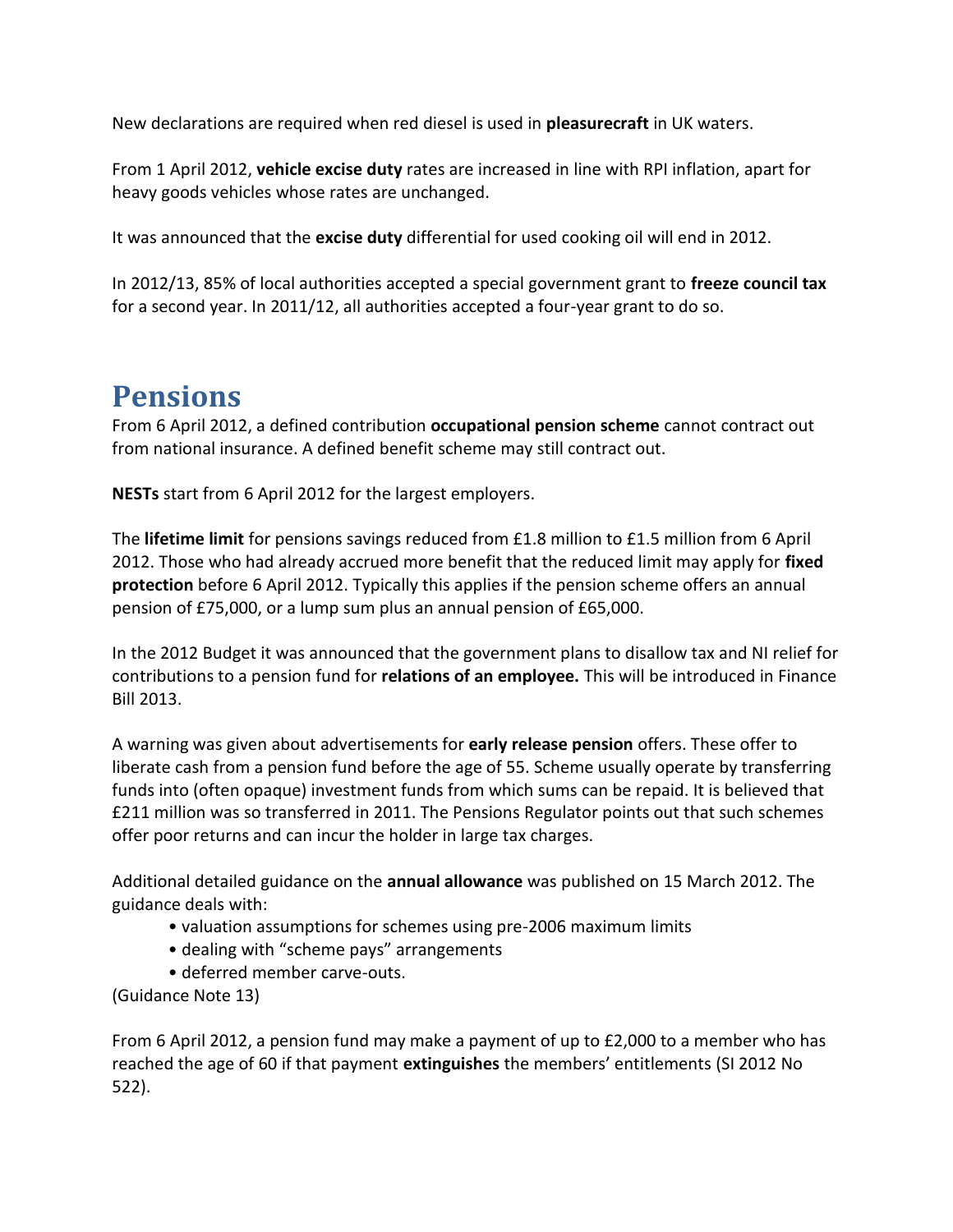By February 2012, pension fund **deficiencies** stood at £265 billion, according to the National Association of Pension Funds.

Pension funds are not always protected from seizure in **bankruptcy.** The High Court ruled that funds could be seized when the pension fund had been used deliberately to shelter assets that should otherwise be available for creditors who had already obtained judgment *(Blight v Brewer. Ch D. The Times 10 April 2012).*

Legislation is to be introduced into Finance Act 2013 so that rules on **bridging pensions** relate to changing state retirement age.

There is to be a greater reporting requirement for **QROPS,** qualifying recognised overseas pension schemes. If a country passes laws allowing QROPS to be used for an unintended tax advantage, that country's QROPS will be excluded.

## **Penalties**

On 16 February 2012, HMRC published a Notice saying that it expected a tax return to be submitted within 14 days of a **reasonable excuse** ending.

On 22 February 2012, the Chartered Institute of Taxation published guidance on what constitutes **reasonable excuse.**

A taxpayer did not have reasonable excuse when he relied on experience that **bank transfers**  for up to £10,000 were made within 24 hours. He therefore paid his VAT of £29,346 in three tranches the day before the due date. The transfers took three days, the stated time period, and he was penalised for late payment. *(French & Co Solicitors. TC 1705 [2012]).*

A tribunal ruled that it does have power to consider a case where the taxpayer alleges a penalty is **disporportionate.** An application from HRMC to strike out such a claim was therefore refused *(Westward Group Ltd. TC 1736 [2012]).*

#### **Tax administration**

The maximum turnover limit for submitting **three-line accounts** increased from £73,000 to £77,000 from 1 April 2012 (in line with the VAT threshold).

From 16 January 2012, changes are made to regulations for **complaints and misconduct** by Customs officers. The changes are procedural, and are designed to bring Customs officers within the scope of Police Reform and Social Responsibility Act 2011 (SI 2011 No 3061).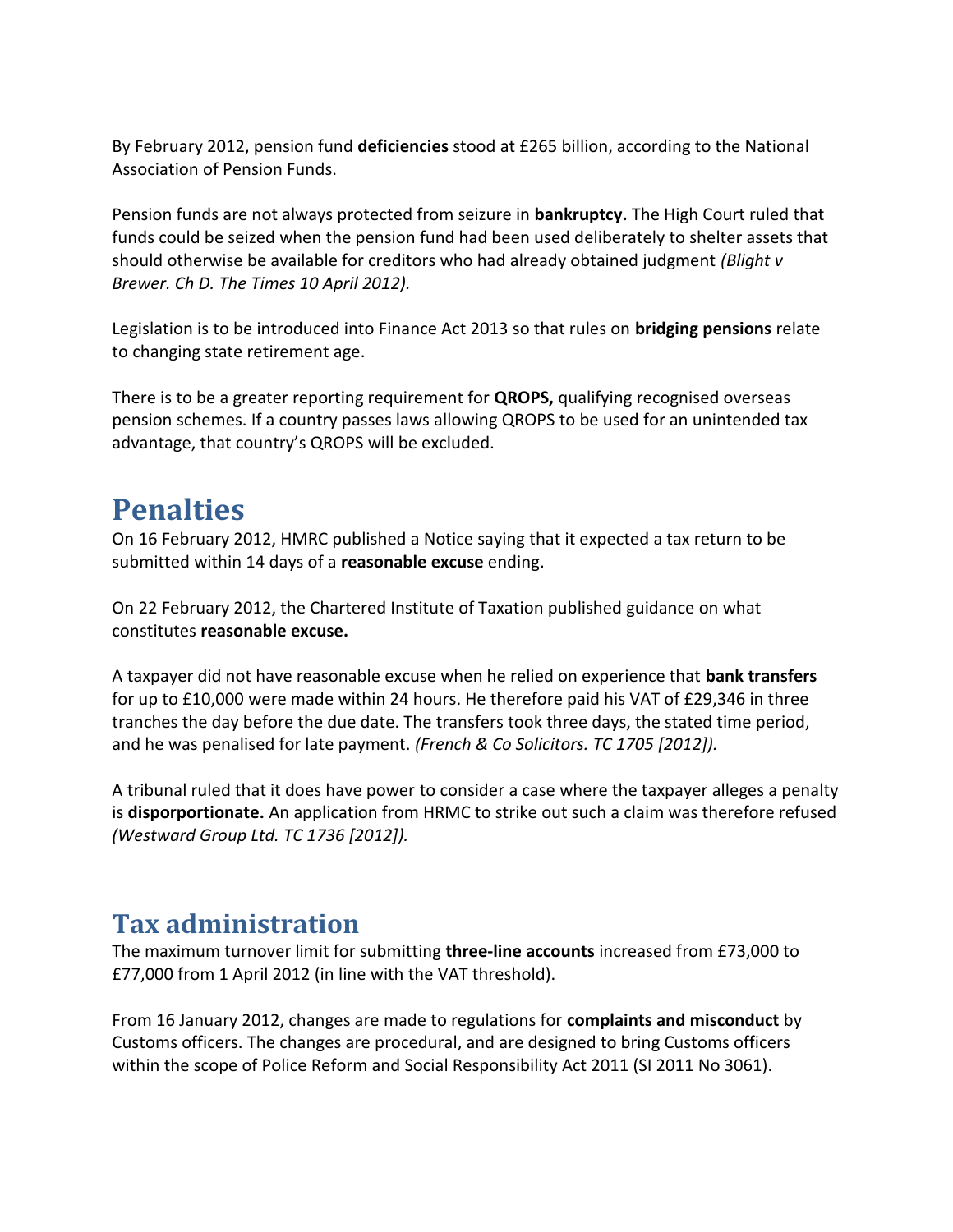A tax protocol with **Switzerland** was signed on 20 March 2012 to supplement the agreement of 6 October 2011. The agreements take effect from 1 January 2013.

A tax information exchange treaty with **Dominica** came into force on 23 December 2011 (but was not announced until 6 January 2012). A similar treaty with **Aruba** came into force on 1 January 2012.

The following **tax treaties** were concluded:

• Tax Treaty Protocol 2 with Singapore: 15 February 2012.

HMRC amended its practice on **Advance Thin Capitalisation Agreements** (ATCA). It replaced the previous statement of practice SP4/2007 with SP1/2012. It makes no significant changes, but updates references to tax law, and emphasises the restricted scope of an ATCA and the need for full disclosure when applying for one.

HMRC introduced statement of practice SP2/2012 on **inward investment support.** Under the scheme, HMRC will provide advice to companies who intend to invest at least £30 million in the UK or whose smaller investment is considered nationally or regionally significant.

HMRC revised statement of practice SP 1/2010 on what business may be transacted between a taxpayer and HMRC by **telephone.** This is the fifth update of this SP. The latest revision extends the scope of matters that may be so transacted.

In February 2012, HMRC started a series of 30-minute **on-line advice seminars.**

From 1 April 2012, the **One Click Registration** will allow someone to register for PAYE, corporation tax, self-assessment and at Companies House in one go. It is later hoped to add VAT registration.

Details have been published relating to **tax agents.** A scheme of registration is to be piloted in 2012. Provisions for dishonest agents are expected to become law in 2013. Advice was published on speeding up the authorisation process.

Another tranche of six **extra-statutory concessions** has been enacted under provisions of Finance Act 2008 s160 with effect from 1 March 2012. There is no change to the scope of the concessions. Those now enacted include:

- de minimis exemption for insurance premium tax
- reduction of cash equivalent for shared company car
- sale of memorials and niches by crematoria
- compensation for compulsory slaughter of animals
- groups of companies: arrangements for corporation tax
- distributions prior to dissolution of company

*(SI 2012 No 266).*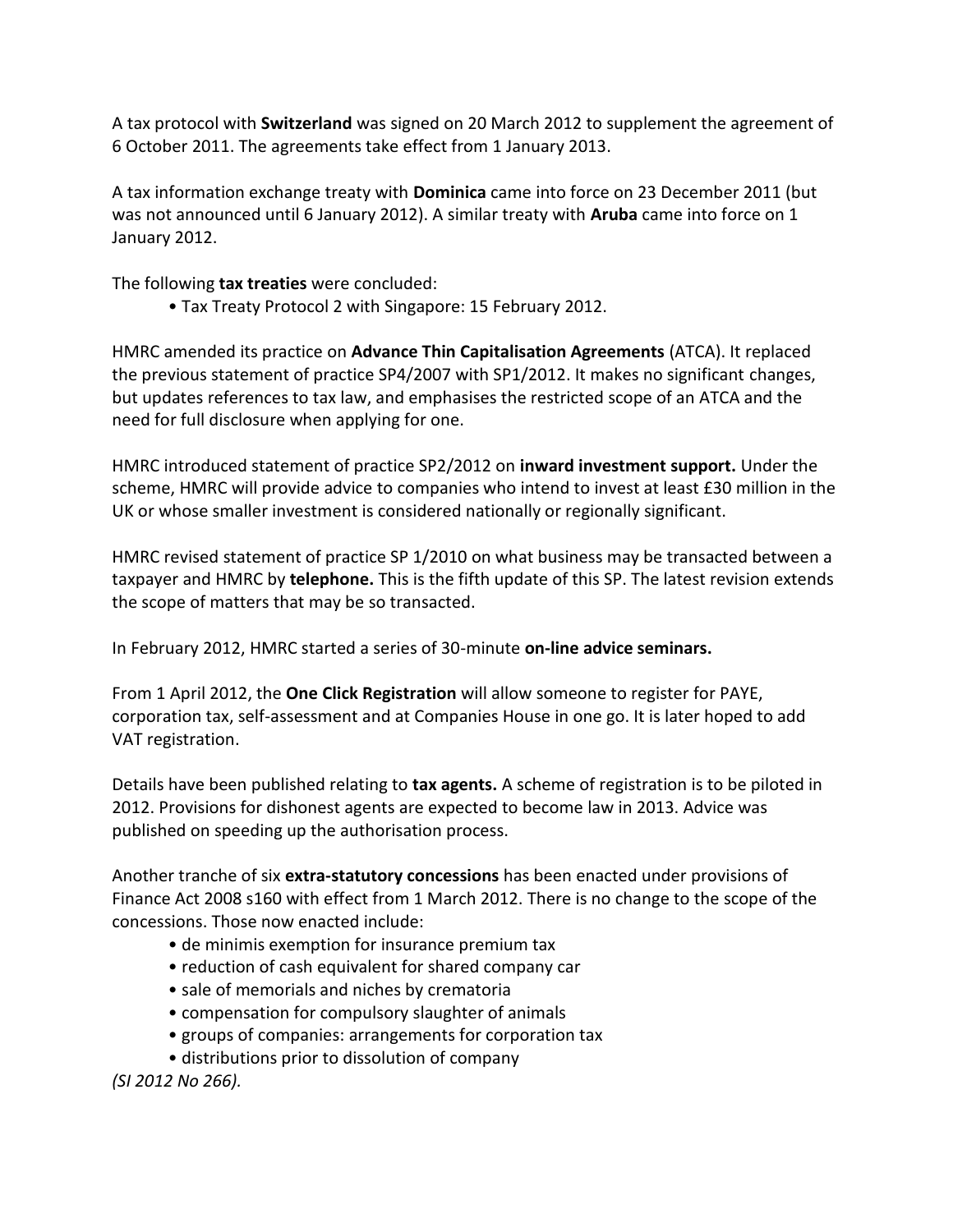Various amendments are made to the rules for **tax tribunals.** In particular, the deadline for joining a party is extended from 28 days to 42 days (SI 2012 No 500).

The trial for **Alternative Dispute Resolution** of tax disputes has been extended to South West England, South Wales and further parts of London.

The **statutory residence test** due to be introduced in 2012, has been been deferred to 2013.

Small businesses that are registered for on-line services may access a **tax dashboard.** This gives a simple display of all payments to HMRC, repayments from HMRC, and interest and penalties. It discloses:

- corporation tax from 1 October 1993
- self-assessment from 1996/97
- PAYE from 2010/11
- VAT (when added) for current date and previous 15 months.

**Retrospective anti-avoidance** was announced on 27 February 2012 in relation closing a tax avoidance scheme that involved a bank buying back its own debt. The Treasury press release said "in a bold step not previously taken by this government, legislation is being introduced today that will not only prevent the scheme's use in the future, but will also act retrospectively to block its recent use".

On 13 March 2012, three further **property business loss schemes** were blocked.

The fee for paying tax by **credit card** increased from 1.25% to 1.5% from 2 April 2012 *(SI 2012 No 689).*

The Court of Appeal held that HMRC used the wrong procedure to **investigate** a tax return when a taxpayer amended his return to claim loss relief. HMRC used its powers under Taxes Management Act 1970 Sch 1A and issued a county court summons. The Court of Appeal agreed with the taxpayer that the county court had no authority to hear the matter, quashed its decision and sent the matter to the First Tier Tribunal under s9A *(HMRC v Cotter. EWCA Civ 81 [2012]).*

The 2012 Budget introduced anti-avoidance measures involving:

- **capital allowances** for plant and machinery acquired under hire purchase
- **sub-sales** of land to avoid stamp duty land tax
- inheritance tax avoidance using **offshore trusts**
- **corporate settlor-interested trusts**
- **sale of lessor companies**
- long funding **leasing** of plant and machinery
- sale of **life assurance policies**
- exploitation of tax relief for **site restoration** payments.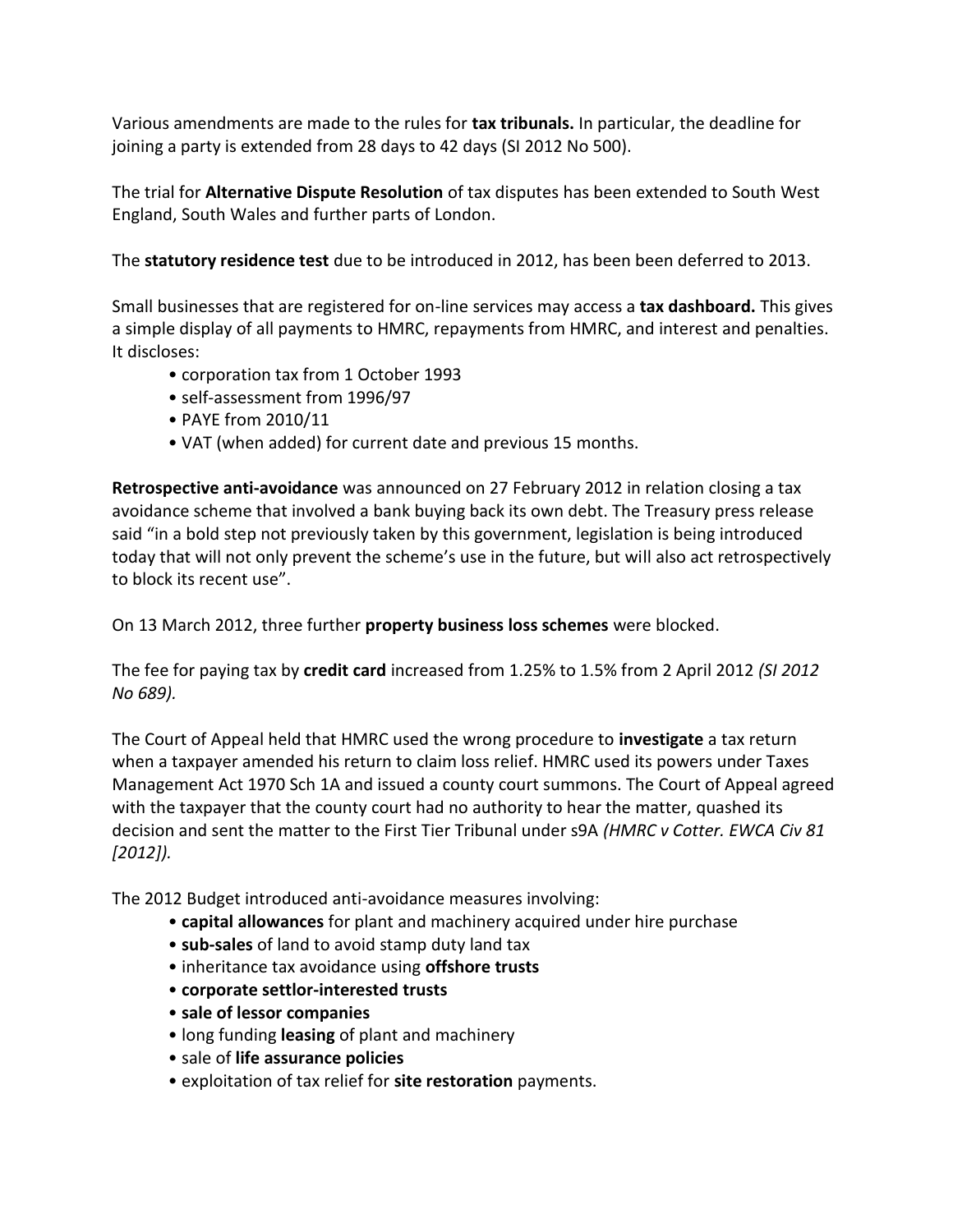The Treasury is considering using **dynamic scoring** in costing tax changes. This will reflect changes in behaviour expected from the tax change. So increasing income tax from 40% to 50% will not generate a quarter more revenue from those incomes, but will generate less income as taxpayers find ways to avoid the higher rate.

From 6 April 2013, tax relief is withdrawn for interest earned on **tax reserve certificates.** Such certificates were issued between 1941 and 1975, when they were replaced by certificates of tax deposit. The relief is given by Income Tax (Trading and Other Income) Act 2005 s750 and Corporation Tax Act 2009 s1283.

From 6 April 2013, tax relief is withdrawn for payment made to **land assessors** who were made redundant in 1947. This relief has long been otiose.

The government was reported to be considering making tax returns available to the courts when assessing the amount of **fine** that a person could be required to pay.

HMRC's **remit** for 2012/13 is to improve tax collection, deliver cost reductions, improve services for individuals and businesses, and to implement real time information. The remit was introduced in 2010 as a means for the Chancellor to state what he expects from HMRC.

#### **Tax compliance**

HMRC confirmed that payments of tax made using the **Faster Payment Service** (which HMRC accepts from 16 December 2011) may be made on a non-banking day. Otherwise, if tax is due on a non-banking day, HMRC must receive payment by the previous banking day (HMRC Notice 12 January 2012).

HMRC launched its new **Contractual Disclosure Facility** on 31 January 2012. Under this, a taxpayer suspected of fraud may enter into a contract to disclose within 60 days all fraud. In return, HMRC agrees not to institute criminal proceedings. Instead, the matter will be settled using civil penalties.

On 19 January 2012, HMRC published revised code of practice COP 9 where **fraud** is suspected.

From Royal Assent to Finance Act 2012, HMRC is given a new **information power** to require a data holder to provide the name, address and date of birth of a taxpayer. The main use of the power is for banks to provide such details in respect of a bank account number.

The evaluation of the **single compliance process** has again been put back, now to September 2012. It was originally to have been completed in January 2012, and was then put back to May 2012. The project started in December 2010. It aims to provide a single check for all relevant taxes for small and medium-sized businesses.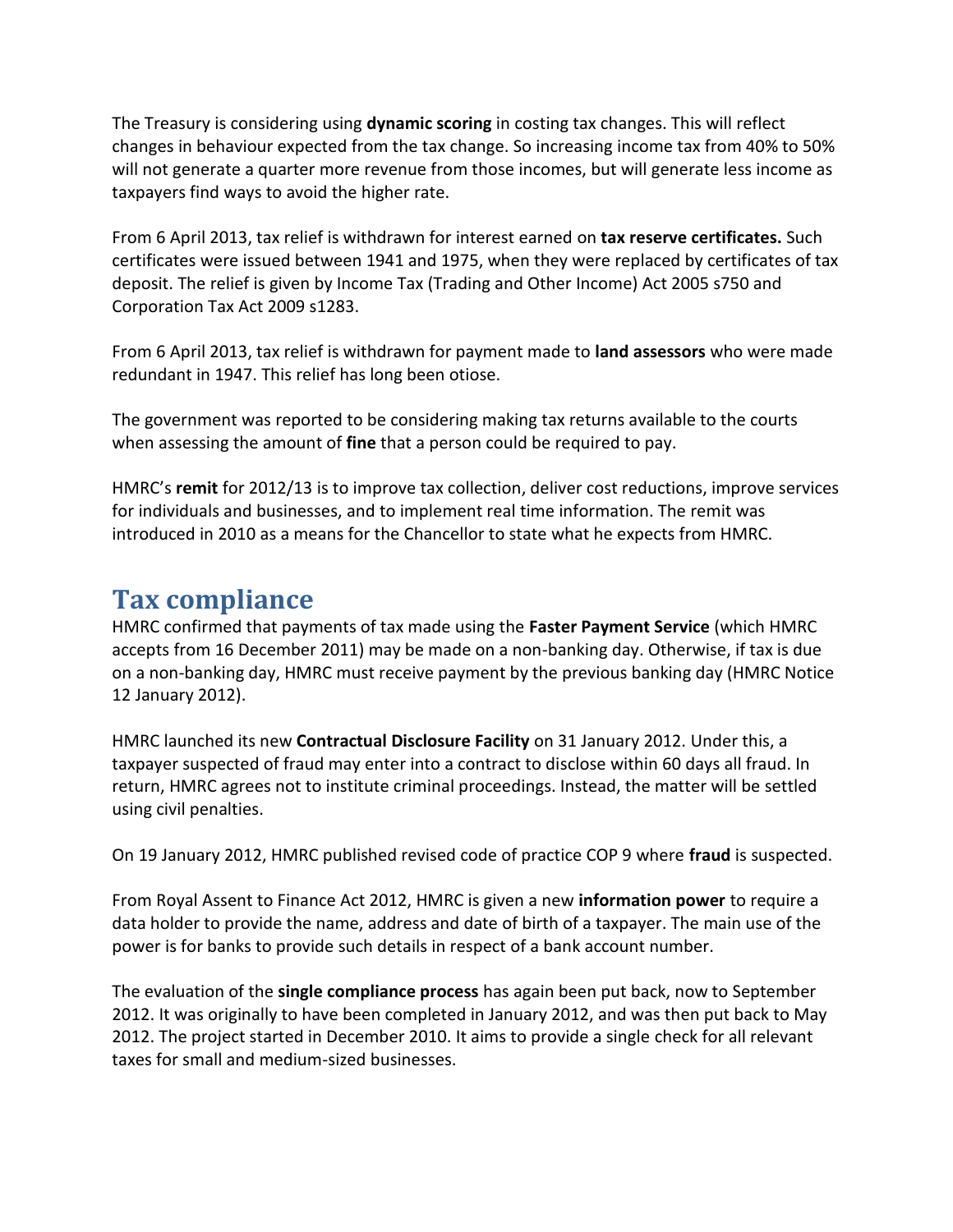On 28 February 2012, HMRC published a Brief on **managing significant tax disputes.** Elements of the new procedures include:

• the appointment of a new Assurance Commissioner

• all cases involving more than £100 million in tax will be referred to three Commissioners.

On 26 January 2012, the European Union started proceedings against the UK for not complying with EU law in regard to **taxes paid in mistake of law.** This requires tax to be refunded when it was paid under a mistake of law. Although Finance Act 2007 s107 does introduce such a provision, it is not comprehensive enough and was not subject to adequate transitional provisions.

The 31 January **deadline** for submission of tax returns was extended by two days to 2 February in case any returns were delayed by industrial action at HMRC (announced by CIOT on 27 January 2012).

HMRC announced that a record 90.4% of taxpayers filed their **self-assessment tax returns** on time. Of the 9.45 million returns filed on-line, a record 7.65 million (80.9%) were filed electronically. The busiest day was the deadline of 31 January when 445,000 returns were filed. Of these, 37,460 returns were filed in the one hour from 4pm to 5pm. Apparently, 1,100 people filed their return on Christmas Day, and 8,935 on New Year's Day, of whom 102 people saw in the New Year filing their tax return.

A tax avoidance scheme that exploited the rules for **post-cessation tax relief** was rendered ineffective from 12 January 2012, even though HMRC believes the schemes were ineffective anyway. The anti-avoidance rules disallow such relief where it arises from an arrangement designed to avoid tax.

On 3 February 2012, HMRC announced that it was postponing its planned **small business records check** programme after a trial programme. The programme found 28% of businesses had inadequate records, with 11% seriously inadequate. Complaints included that HMRC was imposing requirements not demanded by law, and were subverting relationships between small businesses and their tax advisers. An on-line training video was launched on 13 February 2012.

On 8 February 2012, further **tax cheats campaigns** were launched. They concentrate on:

- missing tax returns from higher rate taxpayers,
- home improvement trades (such as roofing, carpentry, window fitting), and
- direct selling.

On 14 February 2012, HMRC launched the **Electricians'** Tax Safe Plan for voluntary disclosure by 15 May in return for a lower penalty. A similar plan for **teachers and coaches** expired on 31 March 2012.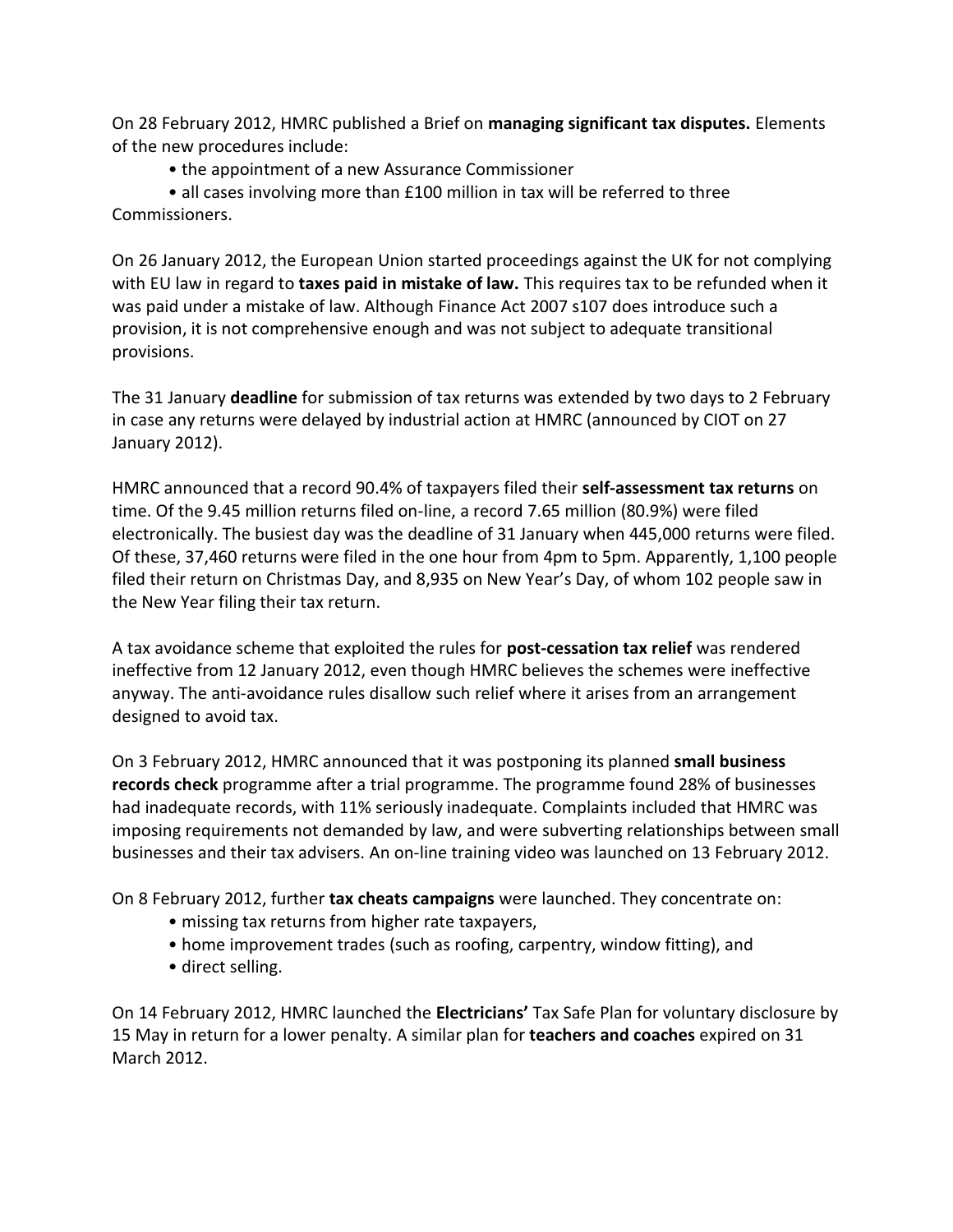On 23 February 2012, 30 new **task forces** were introduced to counter tax evasion in the rag trade, the motor trade, and in indoor and outdoor markets. On the same day, a further task force was announced for **Scottish landlords.**

A scheme to target **on-line traders** was launched on 14 March 2012 where lower penalties apply for voluntary disclosure before 14 June 2012.

**Liechtenstein Disclosure Facility** deadline has been moved from 31 March 2015 to 5 April 2016.

A taxpayer cannot avoid penalties for non-compliance with a disclosure notice from HMRC on the grounds that to do so would contravene **data protection** laws. It was reasonable for him to check this, but having done so, he no longer had an excuse for continued non-compliance *(Douglas Benn-Macrae. TC 1894 [2012]).*

In February 2012, new powers were announced to require **security for PAYE** in the form of a cash deposit or a bond payable on demand from an approved financial instution.

Two changes are made to disclosure of tax avoidance schemes, **DOTAS regulations** for stamp duty land tax:

- grandfathered schemes must now be disclosed
- the property value threshold is removed.

The changes take effect from Royal Assent to Finance Act 2012.

A First Tier Tribunal decided it should proceed with a hearing when the taxpayer had sent in a **medical certificate** confirming he was not well enough to attend, but did not indicate when he probably would be. Its normal practice is to adjourn a hearing when a party is unwell, but it could not agree an indefinite adjournment. The case related to whether someone was an employee. It was held that he was. *(Wright (No 2). TC 1660 [2011]).*

The rules on disclosing **tax avoidance schemes** were tightened up from 1 January. In particular marketed schemes must be disclosed earlier, and HMRC have more powers to demand information.

On 13 March 2012, HMRC announced the creation of a new **cyber crime team** to tackle Internet-based crime. It aims to recover £7 billion in undeclared tax.

A taxpayer may claim **costs** against HMRC where its conduct at a tribunal has been unreasonable, but not just because the taxpayer won. HMRC was considered to have acted unreasonably in the case *Kevin John Bellechambers. TC 1809 [2012].*

A **confiscation order** is restricted to the net proceeds of crime. An order could not be made for the costs of a crime, nor against assets where there was no evidence of hiding. The case concerned two directors convicted of operating the "missing trader" VAT fraud, in which £12 million of tax revenue was involved. The judge ordered that confiscation orders be made for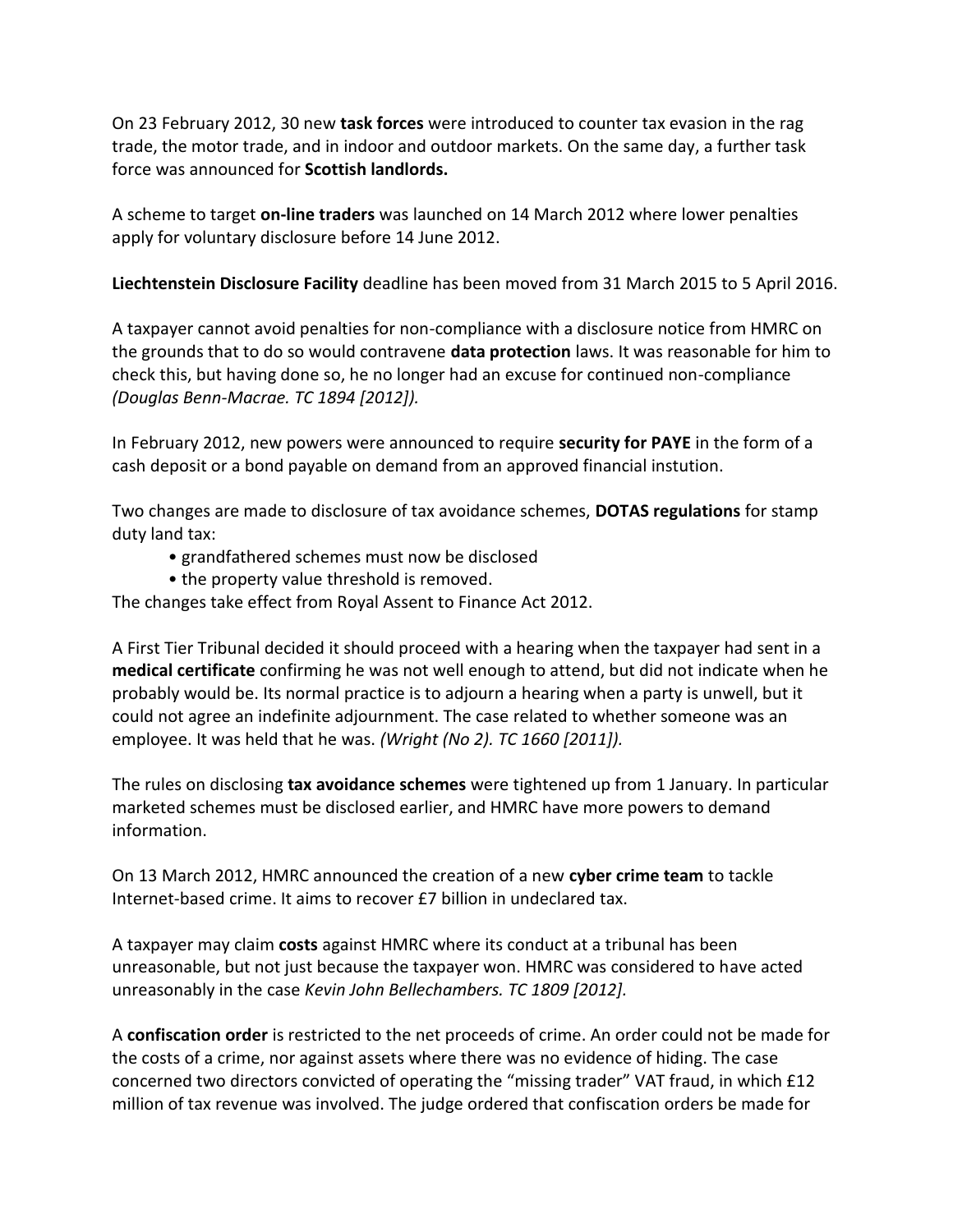£92 million, which was the gross figure. A lower figure was substituted by the Court of Appeal *(R v Ahmad. EWCA Crim 391 [2012]).*

If a **confiscation order** fails to realise the full sum, a court may order seizure of assets legally acquired after a prison sentence. The Supreme Court so ruled in a case concerning drug trafficking, but equally applies to tax offences *(re Peacock. SC. The Times 8 March 2012).*

On 7 March 2012, the Director of Public Prosecutions (DPP) ordered the **Crown Prosecution Service** to release more information to the public about tax-related prosecutions. The DPP is satisfied that disclosing information beyond what is disclosed in court is permissible under Commissioners for Revenue and Customs Act 2005 s40.

The **Treasury Select Committee** of MPs has again attacked HMRC. It said that HMRC should abandon attempts to maximise revenue at all costs and instead concentrate on getting voluntary compliance from taxpayers. The heavy-handed approach of automatic penalties is building up resentment among taxpayers that discourages honest compliance.

## **Other provisions**

The spring bank holiday was moved and an additional public holiday added to celebrate the Queen's diamond jubilee on 4 and 5 June. **The Queen** addressed both houses of Parliament on 20 March when she observed that, in her 60 years as monarch, she had signed 3,500 Acts of Parliament and had 12 prime ministers.

There is a major reform of means-tested **social security** benefits in 2013. Universal credit replaces six means-tested benefits. Personal independence payments replace disability living allowance. These and other changes are made by Welfare Reform Act 2012, on which there is a separate article on this website.

**Postage rates** rose sharply on 30 April 2012. First class letters rose from 46p to 60p; second class from 36p to 50p. This is intended to make the Post Office profitable enough to be privatised. It follows a general deregulation of postal services from March 2012.

The Financial Services Authority is introducing the **Retail Distribution Review** to impose new rules on suppliers of domestic financial products from 31 December 2012.

Social security rules have been amended so that periods of **additional paternity pay** count towards benefit entitlement (SI 2012 No 766).

Guidance has been produced by HMRC on how to avoid overpayments of **tax credits.** The commonest reasons for overpayments are:

- not notifying HMRC of a change of circumstances
- payments are based on wrong information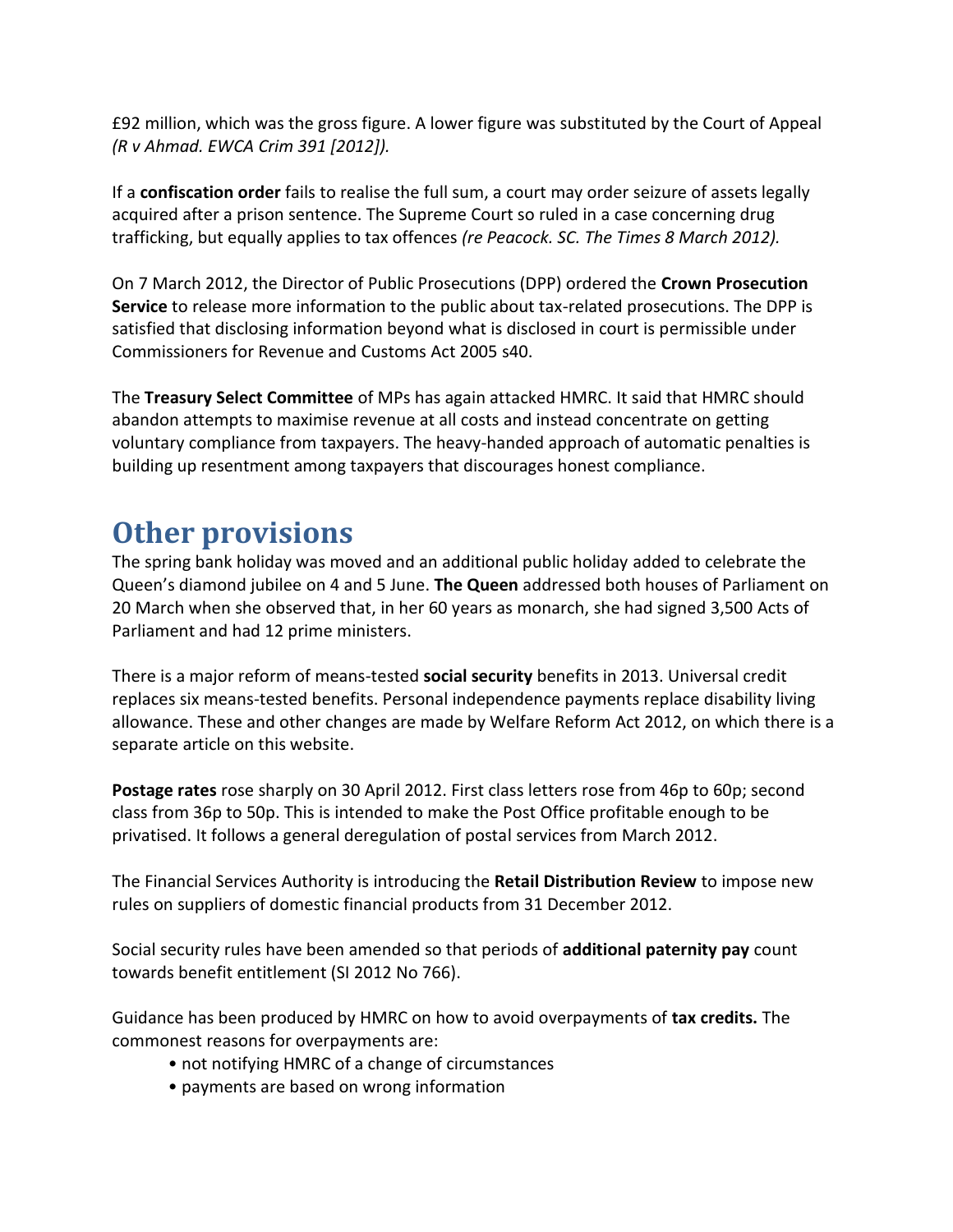• not renewing a claim in time.

The renewal deadline each year is 31 July. Tax credits are a means-tested social security benefit that support 10.3 million children in 6.4 million families.

The European Court of Human Rights found that requiring repayment of social security benefits was not a breach of **human rights.** The claimant alleged that she had been discriminated against, contrary to Article 14, because her circumstance had changed. The court found that the repayment was required because she failed to notify HMRC of the change *(B v United Kingdom. Application 36571/06. ECHR. The Times 6 April 2012).*

**Tax credit appeals** may be heard by the First Tier Tribunal as was always intended. This right was accidentally omitted under SI 2009 No 56 but has now been corrected by SI 2012 No 533.

The annual review of the 180,000 goods used to determine the **consumer price index** has added teenage fiction, iPads, cans of Guinness, baby wipes, pineapples, hot oat cereals, and take-away chicken and chips. The following items have been dropped: printing colour films, step-ladders, glass casserole dishes, outdoor adventure boots, and boiled sweets. The scope of the goods is reviewed annually according to changed consumer spending habits.

The government has announced plans to introduce **alcohol unit price** of 40p per unit during 2014. In 2012, Asda sold 20 cans of Stella Artois for £10. That would rise to £17.60.

There was considerable discussion during the year on whether **senior politicians** should disclose their tax returns. During the London mayoral contest, the two main contenders did disclose their returns. Boris Johnson (Conservative winner) disclosed income of £473,280 and tax of £213,749. He was criticised for earning £339,625 from outside activities. Ken Livingstone (Labour) disclosed income of £94,568 and tax of £34,661. However he was criticised for paying £238,000 into a limited company (whose returns were not disclosed). The prime minister and Chancellor were among those reported to be willing to disclose.

**Consumer insurance** disclosures are amended under Consumer Insurance (Disclosure and Representations) Act 2012. The main change is to switch the onus from the customer making a full disclosure to the company asking the right questions.

The **eurozone** remained in permanent crisis during 2012, with Greece struggling to remain a member while its population voted for parties that opposed the necessary austerity programme.

On 22 April 2012, **Companies House** changed the layour of its website. The main change is to provide a dashboard for companies to see what details it has filed.

The government proposed a **"home extension tax"** by requiring anyone adding an extension or conservatory to their property to ensure the whole house is environmentally friendly. It was estimated that this would increase costs by 10%.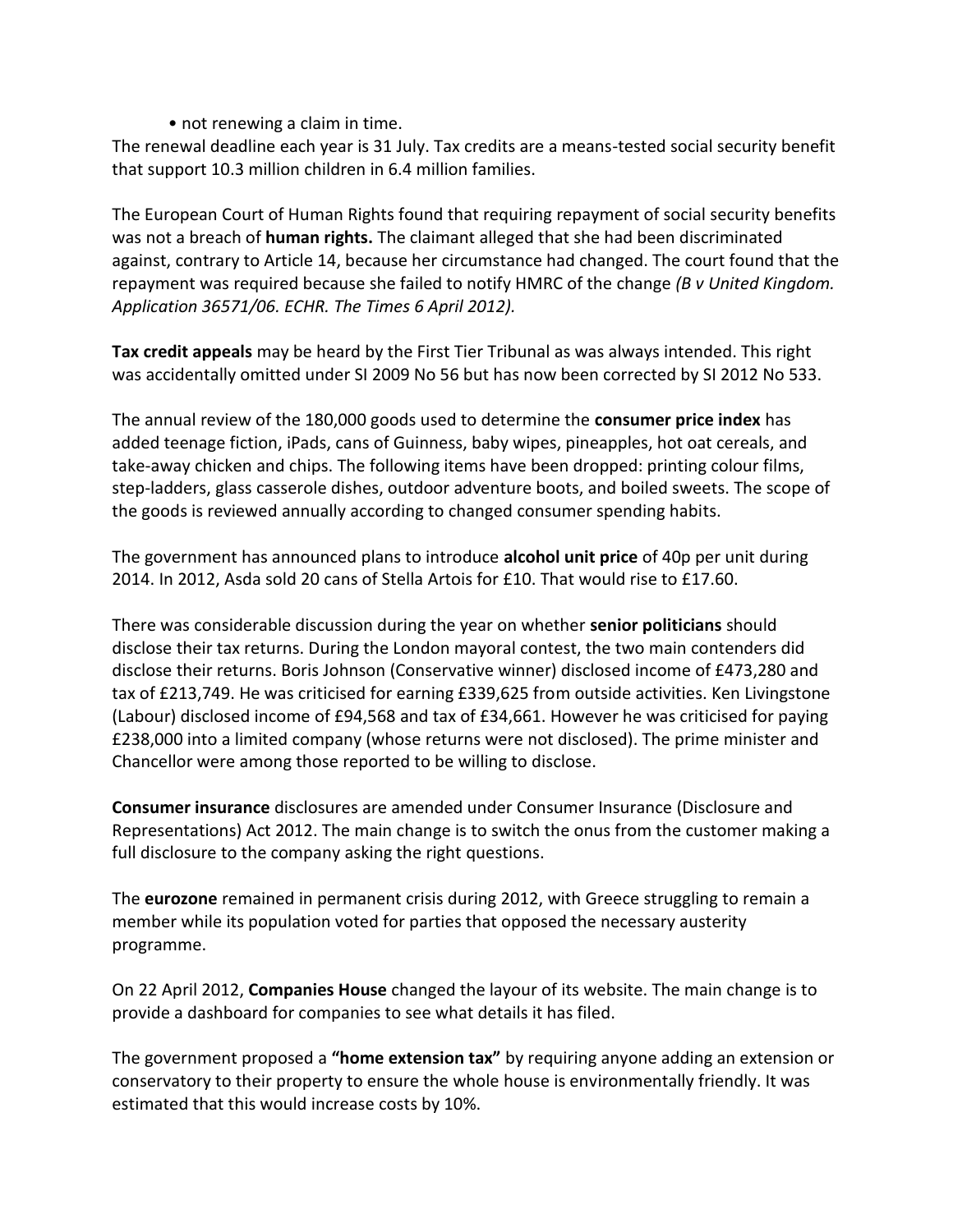A proposal was made by Dr Mike Rayner from Oxford University to introduce a **fat tax** of 12p on food and drink with high fat content. Such a tax is charged in Denmark. He believes this would compensate the NHS from the £5 million a year cost of treating obesity.

From 21 May 2012, the **National Savings** NS&I Investment Account became a postal-only account. Investors can no longer deal with their accounts at post offices. On 27 July 2012, the NS&I Easy Access Savings Account closed completely.

**Work fitness tests** for incapacity benefit claimants are "deeply flawed", according to Paul Farmer, one of four people overseeing the tests. Farmer is chief executive of Mind, the mental health charity.

Legal history was made on 18 April 2012, when a Scottish High Court judgment was recorded by **television cameras.** At present movie and still cameras are banned from all courts with limited exceptions for the Supreme Court. This exception was part of a trial to relax this law.

In the USA, the **Paying a Fair Share Act 2012** failed to get the 60% vote needed in the Senate to prevent opponents talking it out by filibustering. The Act imposed new taxes on the wealthy. It was supported by President Obama and a majority of Senators.

The European Court of Justice ruled that a permant contract of employment derived from a **fixed-term contract of employment** need not have identical terms and conditions, provided the new contract is not disadvantageous to the employee overall (*Huet v Université de Bretagne. ECJ Case C-251/11. The Times 7 May 2012).*

Scotland was found to have acted legally when it banned **cigarette machines** and displays of cigarettes, the Court of Appeal ruled. The devolved assembly has not exceeded its devolved powers when it passed the Tobacco and Primary Medical Services (Scotland) Act 2010 *(Imperial Tobacco Ltd v The Lord Advocate. Inner House, Court of Session. The Times 9 April 2012).*

On 10 May 2012, it was reported that the **Border Agency** was detaining white travellers solely to avoid accusations of racial bias. During the year, the Agency was repeatedly criticised for long delays in clearing passengers at airports.

The UK suffered a **double dip recession** when figures announced on 25 April 2012 showed that the UK had sustained two consecutive quarters of negative growth.

The CBI and other business leaders have protested at a change in tax law in **India** that allows the government to claw back tax on any deal made by a company in the previous 50 years involving Indian assets. The law was changed when the Indian Supreme Court found in favour of Vodafone who successfully appealed against a £3.1 billion tax charge for its acquisition of Hutchinson Essar in 2007.